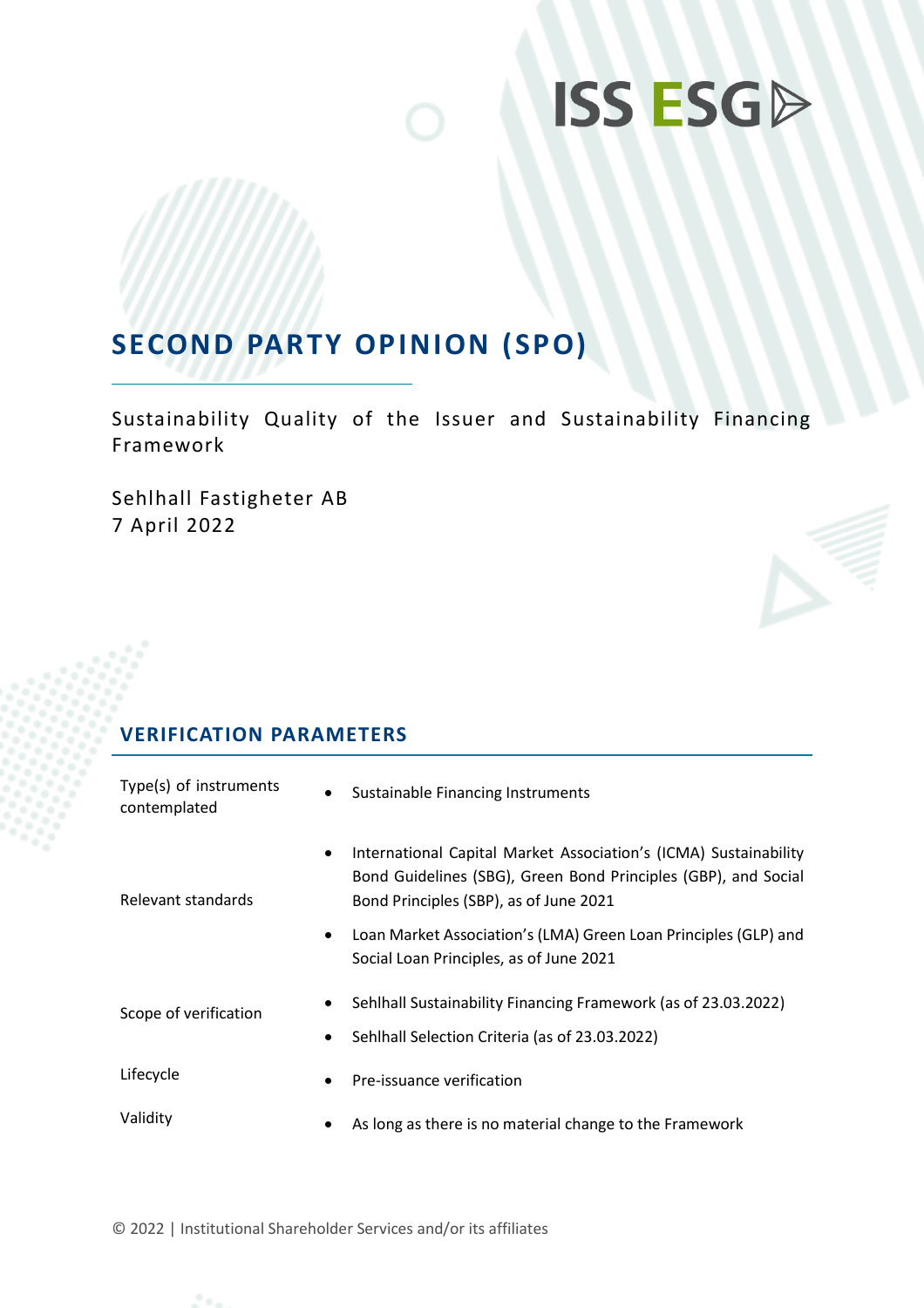

## **CONTENTS**

| PART I: SUSTAINABLE FINANCING INSTRUMENTS LINK TO SEHLHALL'S SUSTAINABILITY STRATEGY 5 |
|----------------------------------------------------------------------------------------|
|                                                                                        |
| B. CONSISTENCY OF SUSTAINABLE FINANCING INSTRUMENTS WITH SEHLHALL'S SUSTAINABILITY     |
| PART II: ALIGNMENT WITH SUSTAINABILITY BOND GUIDELINES, GREEN AND SOCIAL BOND          |
|                                                                                        |
| A. CONTRIBUTION OF THE SUSTAINABLE FINANCING INSTRUMENTS TO THE UN SDGs  13            |
| B. MANAGEMENT OF ENVIRONMENTAL AND SOCIAL RISKS ASSOCIATED WITH THE SELECTION          |
|                                                                                        |
|                                                                                        |
|                                                                                        |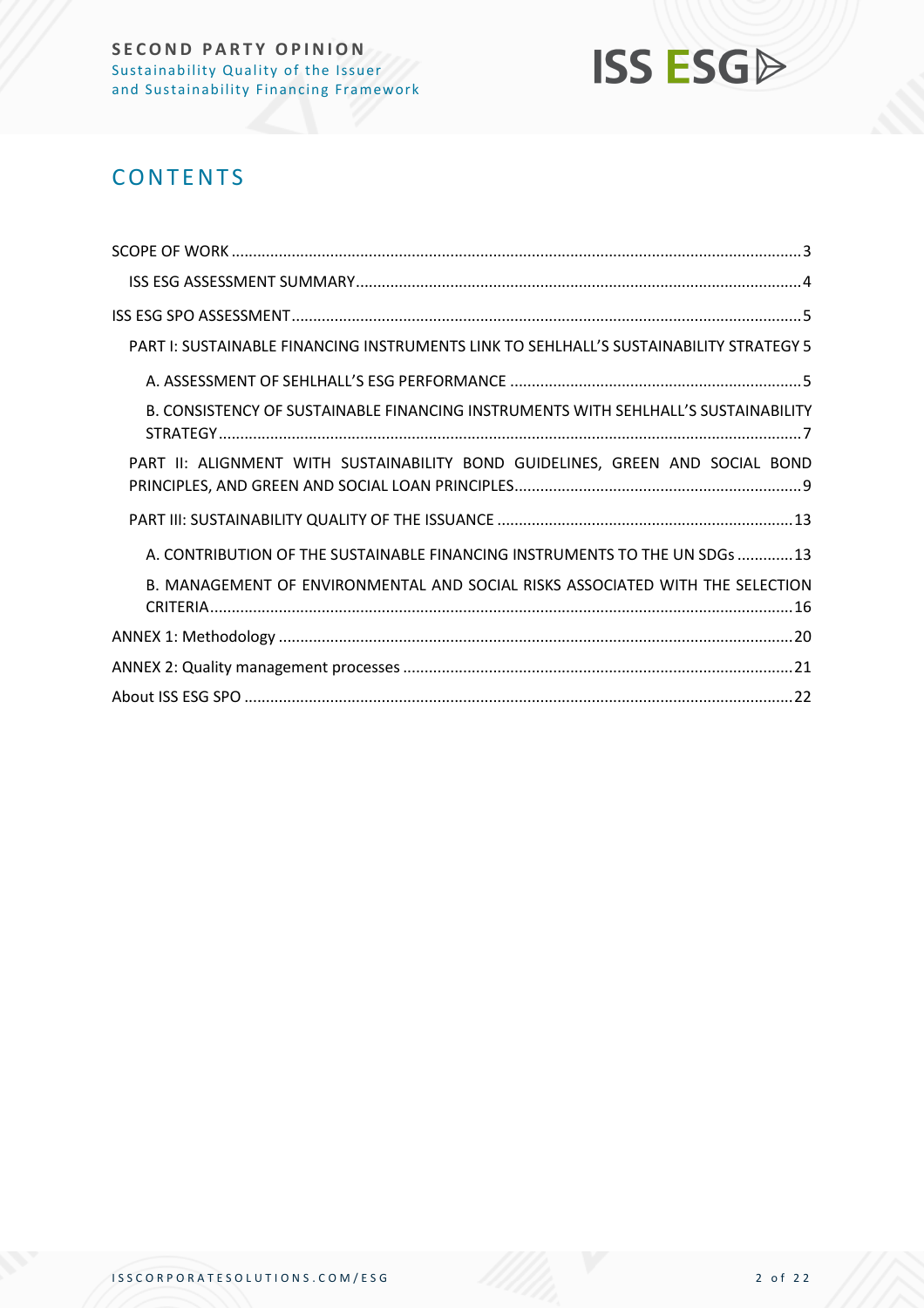

### <span id="page-2-0"></span>SCOPE OF WORK

Sehlhall Fastigheter AB ("the issuer" or "Sehlhall") commissioned ISS ESG to assist with its Sustainable Financing Instruments by assessing three core elements to determine the sustainability quality of the instrument:

- 1. Sustainable Financing Instruments link to Sehlhall's sustainability strategy drawing on Sehlhall's overall sustainability profile and issuance-specific Use of Proceeds categories.
- 2. Sehlhall's Sustainability Financing Framework (23.03.2022 version) benchmarked against the International Capital Market Association's (ICMA) Sustainability Bond Guidelines (SBG), Green Bond Principles (GBP), and Social Bond Principles (SBP), as of June 2021, and the Loan Market Association's (LMA) Green Loan Principles (GLP) and Social Loan Principles (SLP), as of June 2021.
- 3. The Selection Criteria whether the projects contribute positively to the UN SDGs and perform against ISS ESG's issue-specific key performance indicators (KPIs) (See Annex 2).

## SEHLHALL BUSINESS OVERVIEW

Sehlhall develops and manages community properties in Sweden with a focus on nursing homes, group housing for the disabled, and school properties. Currently the company has properties and projects in more than 20 municipalities across Sweden.

Sehlhall has four areas of activity:

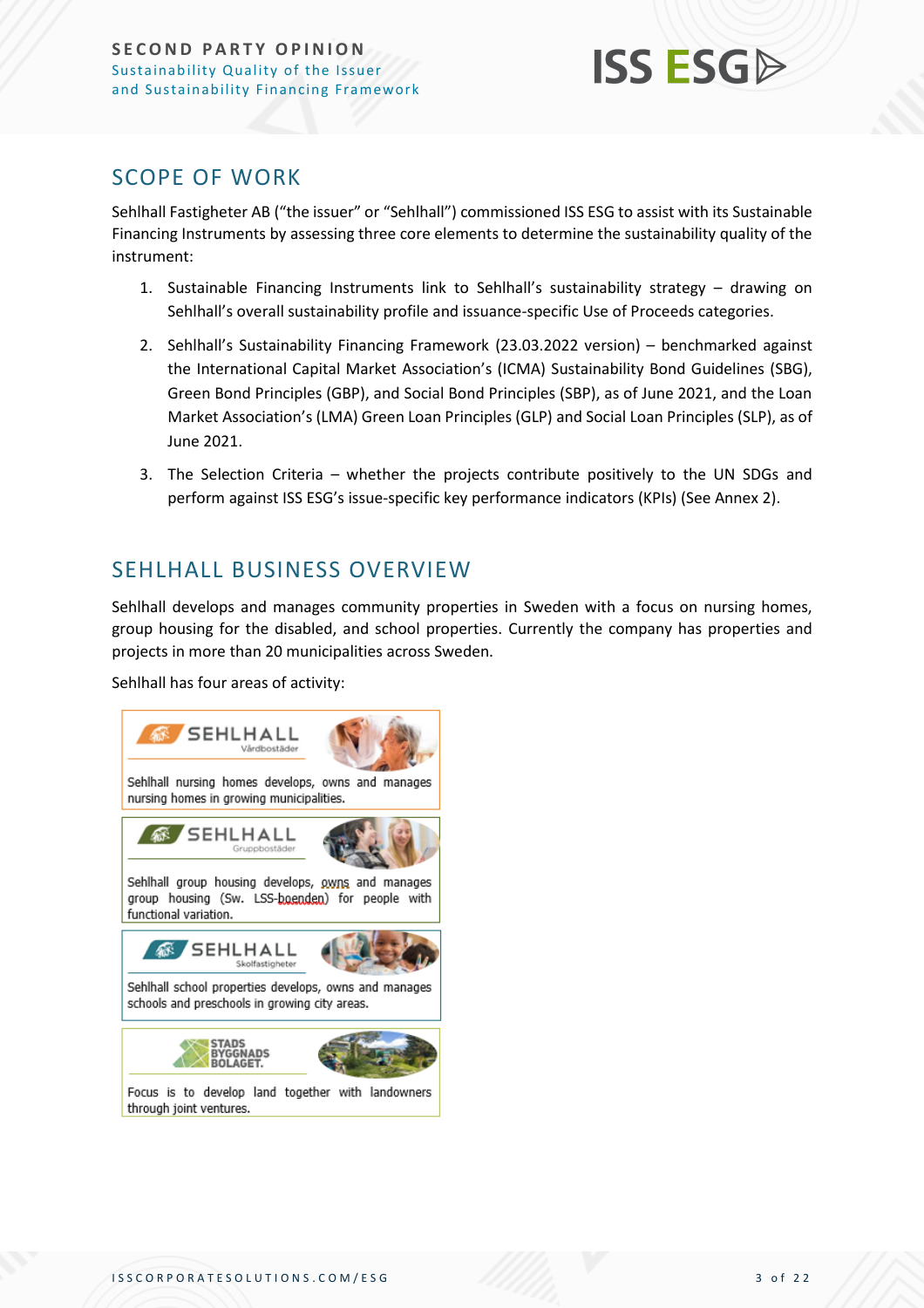## **ISS ESG**

#### <span id="page-3-0"></span>**ISS ESG ASSESSMENT SUMMARY**

| <b>SPO SECTION</b>                                                                                                        | <b>SUMMARY</b>                                                                                                                                                                                                                                                                                                                                                                                                                                                                                                                                                                                                                                                                                                                                                                                                       | <b>EVALUATION</b> <sup>1</sup>                                   |
|---------------------------------------------------------------------------------------------------------------------------|----------------------------------------------------------------------------------------------------------------------------------------------------------------------------------------------------------------------------------------------------------------------------------------------------------------------------------------------------------------------------------------------------------------------------------------------------------------------------------------------------------------------------------------------------------------------------------------------------------------------------------------------------------------------------------------------------------------------------------------------------------------------------------------------------------------------|------------------------------------------------------------------|
| Part 1:<br><b>Sustainable</b><br><b>Financing</b><br><b>Instruments</b><br>link to issuer's<br>sustainability<br>strategy | Sehlhall Fastigheter AB (Sehlhall) develops and manages community<br>properties in Sweden with a focus on nursing homes, group housing<br>for the disabled, and school properties.<br>The Use of Proceeds financed through this Sustainable Financing<br>Instruments are consistent with the issuer's sustainability strategy and<br>material ESG topics for the issuer's industry. The rationale for issuing<br>Sustainable Financing Instruments is clearly described by the issuer.                                                                                                                                                                                                                                                                                                                               | <b>Consistent</b><br>with issuer's<br>sustainability<br>strategy |
| Part 2:<br>Alignment<br>with the SBG,<br>GBP, SBP,<br>GLP, and SLP                                                        | The issuer has defined a formal concept for its Sustainable Financing<br>Instruments regarding use of proceeds, processes for project<br>evaluation and selection, management of proceeds and reporting. This<br>concept is in line with the International Capital Market Association's<br>(ICMA) Sustainability Bond Guidelines (SBG), Green Bond Principles<br>(GBP), and Social Bond Principles (SBP), as of June 2021, and the Loan<br>Market Association's (LMA) Green Loan Principles (GLP) and Social<br>Loan Principles (SLP), as of June 2021.                                                                                                                                                                                                                                                              | <b>Aligned</b>                                                   |
| Part 3:<br><b>Sustainability</b><br>quality of the<br>selection<br>criteria                                               | The overall sustainability quality of the selection criteria in terms of<br>sustainability benefits, risk avoidance and minimization is good based<br>upon the ISS ESG assessment. The Sustainable Financing Instruments<br>will (re-)finance eligible asset categories which include: green and<br>energy efficient buildings, energy efficiency, and access to essential<br>services.<br>Those use of proceeds categories have a significant contribution to<br>SDGs 10 'Reduced Inequalities', 11 'Sustainable Buildings and Cities'<br>and 13 'Climate action' and a limited contribution to SDGs 3 'Good<br>Health and Wellbeing', 4 'Quality Education' and 7 'Affordable and<br>clean energy'. The environmental and social risks associated with<br>those use of proceeds categories have been well managed. | <b>Positive</b>                                                  |

<sup>1</sup> ISS ESG's evaluation is based on the Sehlhall's Sustainability Financing Framework and its selection criteria as received on the 23.03.2022.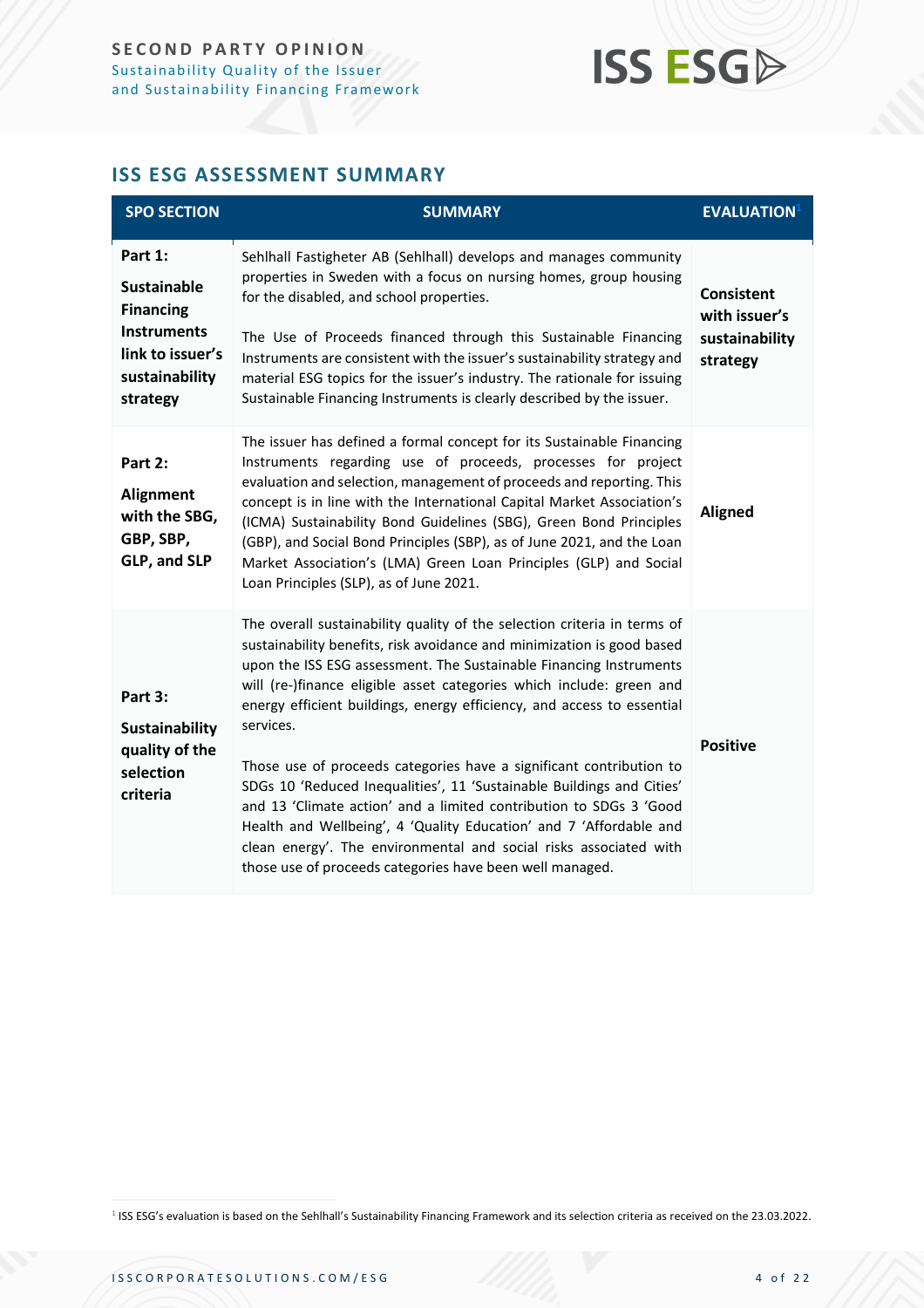## **ISS ESG**

## <span id="page-4-0"></span>ISS ESG SPO ASSESSMENT

### <span id="page-4-1"></span>**PART I: SUSTAINABLE FINANCING INSTRUMENTS LINK TO SEHLHALL'S SUSTAINABILITY STRATEGY**

#### <span id="page-4-2"></span>A. ASSESSMENT OF SEHLHALL'S ESG PERFORMANCE

*Methodological note: Please note that Sehlhall Fastigheter AB is not part of the ISS ESG Corporate Rating Universe. Thus, the below sustainability profile is an assessment conducted by the analyst in charge of the real estate sector based on publicly available information exclusively. No direct communication between the Issuer and the analyst has taken place during the process. The below is not based on an ISS ESG Corporate Rating but considers ISS ESG Research's methodology.*

#### Industry classification:

#### **Real Estate**

#### Key Issues of the industry:

- 1. Green building considerations
- 2. Climate protection, energy efficiency and renewables
- 3. Environmental and social aspects in site selection
- 4. Worker safety and accident prevention
- 5. Health and well-being of occupants

#### Indicative ESG risk and performance assessment

Sehlhall Fastigheter AB (Sehlhall) develops and manages community properties in Sweden with a focus on nursing homes, group housing for the disabled, and school properties. Based on the company's business model, ESG risks mainly relate to energy and resource efficiency of buildings, climate protection, as well as tenant and employee health and safety. As the company's property portfolio only comprises properties in Sweden where comparably high social and environmental standards prevail, overall risk exposure is limited.

Sehlhall recognizes that the real estate industry is one of the main contributors to man-made climate change. The company is in the process of measuring energy use across the portfolio and has set a target to only procure energy for its properties (electricity and heating) from 100% renewable sources by 2023 and to carry out climate-neutral construction projects (from a life-cycle perspective) from 2025 on. Yet, further indications of a climate strategy such as comprehensive greenhouse gas (GHG) emission inventories and clearly defined GHG emission reduction targets in line with the emissions reductions required to limit the global temperature increase to well below 2°C compared to preindustrial levels are not evident.

As per its environmental and quality policy, Sehlhall is committed to building low-energy properties. As a member of the Swedish Green Building Council, the company addresses the risks related to energy use by prioritizing renewable energy and signing green electricity agreements, installing solar panels on its properties where possible, and heating with district heating (currently two buildings in the property portfolio) and / or rock heating with energy-efficient components. Yet, there are no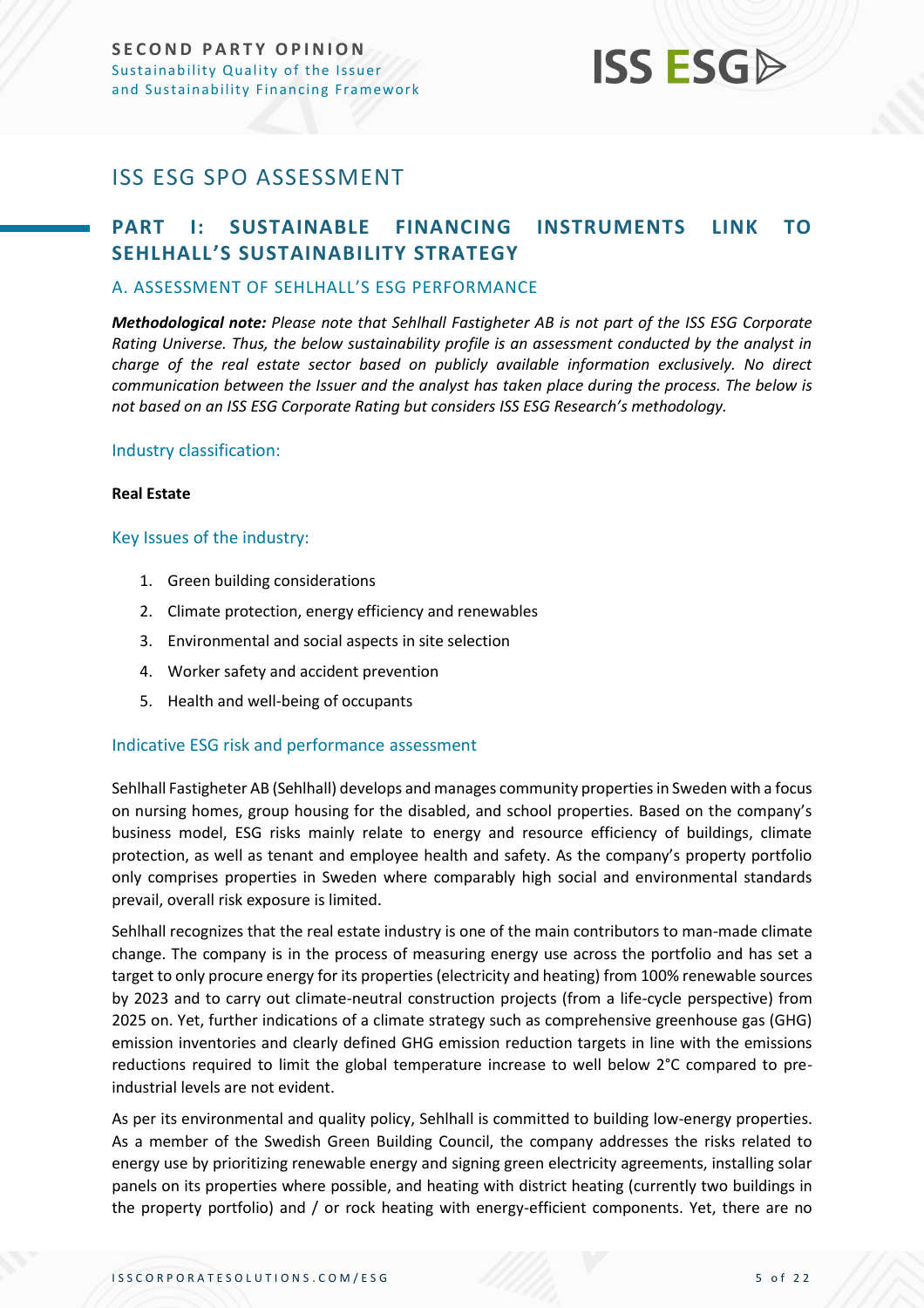

indications that these measures have already been implemented strategically across the portfolio, and there are no indications of further measures taken regarding lighting and insulation of buildings.

Environmental aspects are also taken into consideration when procuring building materials. Sehlhall states that it primarily builds with locally available wood. Yet, there are no indications that company procurement guidelines require third-party certification of wood-based materials and cover further relevant aspects such as renewable content, recycled content, embodied energy, re-usability, durability and maintainability, and local sourcing/material origin.

With regards to property site selection, a policy on responsible site selection covering issues such as the preference of brownfield over greenfield development and a commitment to refrain from site selection in protected areas and areas of high biodiversity value does not seem to be available. Also, a biodiversity management system is not evident (including elements such as risk and impact assessments, consultation with biodiversity experts, targets and objectives, mitigation measures and monitoring).

There are no indications of an occupational health and safety management system covering the company's employees and its contractors. However, the company exclusively operates in Sweden where legislation requires companies to provide e.g., adequate structures and responsibilities, training and awareness-raising, and emergency response procedures on health and safety. Tenant health, safety, and well-being issues are addressed by the company by taking measures to prevent the spreading of infections in its properties, which has a high relevance in nursing homes. According to Sehlhall, protection against all kinds of infections (orally spread infections, infections spread via wounds, airborne infections, and those spread through water and water aerosols) is achieved through a combination of architecture (e.g., by creating clarity in the property's design), technology, (e.g., ventilation systems, automatic door openers) and handling / routines.

#### Indicative product portfolio assessment

#### **Social impact of the product portfolio:**

The company seems to generate all revenues from the management and letting of community properties, including nursing homes, group housing for people with disabilities, and school buildings. Thereby, the company provides substantial positive impacts on the achievement of the global social objectives to providing basic services, ensuring health, and delivering education.

#### **Environmental impact of the product portfolio:**

Except for one property that is being certified to the green building certification LEED Gold (nursing home in Täby), publicly available information does not indicate whether further company properties are certified to green building standards (e.g., Miljöbyggnad, BREEAM, LEED). In the absence of this information, the company's properties overall are not considered as having significant positive environmental impacts.

#### Controversy Assessment

#### **Company Screening**

The analyst in charge of producing this report conducted a high-level controversy assessment, based on publicly available information exclusively. There is no indication of Sehlhall being involved in any of the below mentioned controversies.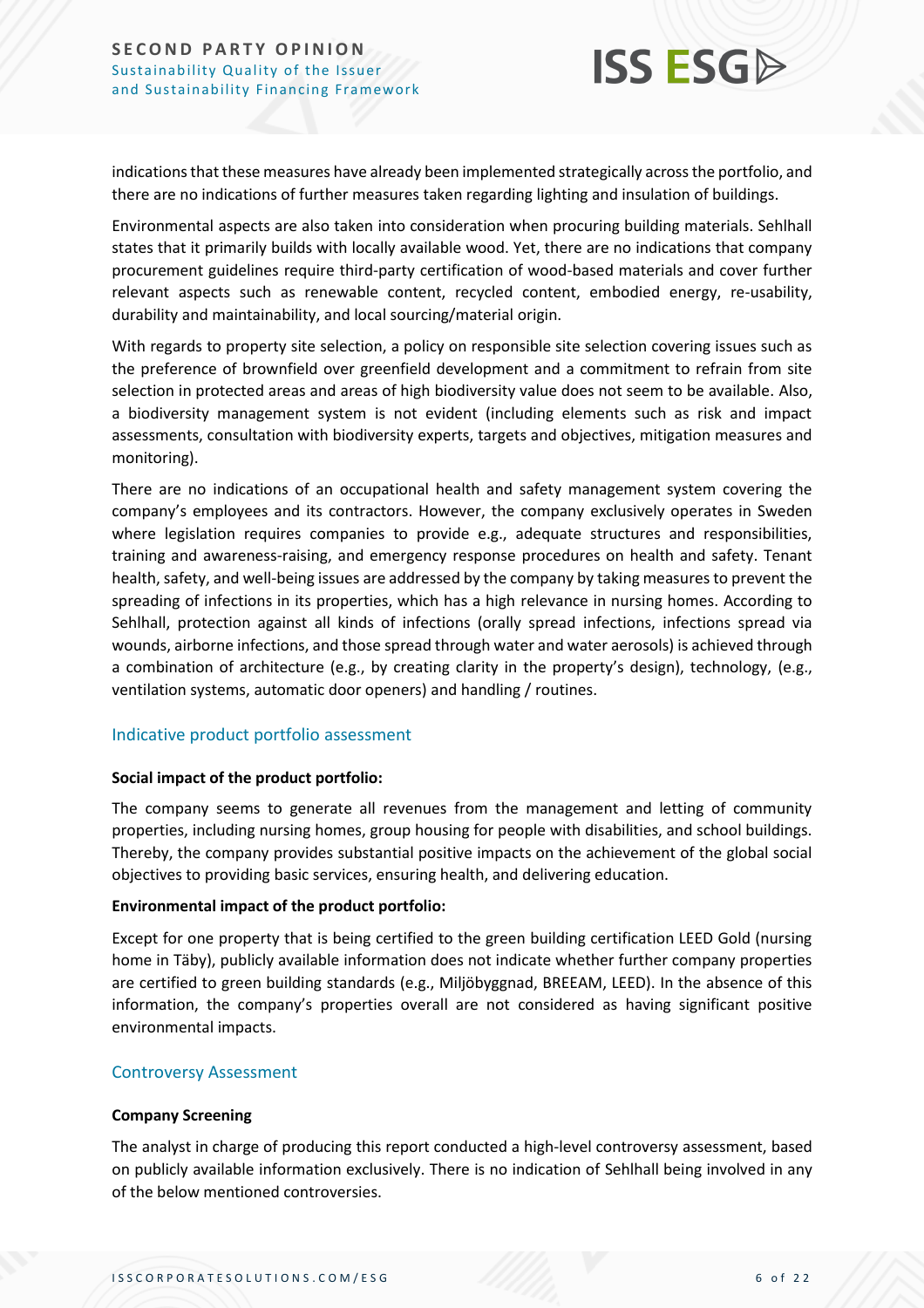

#### **Industry risks**

Based on a review of controversies over a 2-year period, the top three issues that have been reported against companies within the Real Estate sector are as follows: failure to respect the right to just and favourable conditions of work, failure to pay fair share of taxes, and failure to respect consumer health and safety. This is closely followed by failure to conduct human rights due diligence, failure to assess environmental impacts and anti-competitive behaviour.

#### <span id="page-6-0"></span>B. CONSISTENCY OF SUSTAINABLE FINANCING INSTRUMENTS WITH SEHLHALL'S SUSTAINABILITY STRATEGY

#### Key sustainability objectives and priorities defined by the issuer

The company strives create economically, environmentally, and socially sustainable buildings. As such, it has already set up specific targets and initiatives.

#### **Environmentally friendly property portfolio**

In terms of environmental sustainability for example, the company hopes that:

- ‣ By 2023, the energy consumption of the Company's buildings, including heating, will be 100% from renewable energy sources
- $\blacktriangleright$  By 2025, all projects should be climate neutral from a life cycle perspective. To be climate neutral in Sehlhall's projects is equivalent to binding the same amount of  $CO<sub>2</sub>$  as the projects emit when building the properties including transportations
- ‣ By 2030, all property management and other operations will be climate neutral

As a means of reducing its environmental impact and reaching these targets, Sehlhall:

- ‣ Builds mainly in wood so that its buildings have the possibility to bind more CO2 than emitted during the construction
- ‣ Prioritizes renewable energy and signs green electricity contracts
- $\blacktriangleright$  Uses district heating and/or geothermal heating with energy-efficient components
- ‣ Installs solar cells on its buildings where possible
- Prioritizes subcontractors with a clear environmental focus

Furthermore, to achieve better resource efficiency, the Company has entered in a digital partnership with Mestro, which allows Sehlhall to monitor, control and optimize functions and installations in buildings, such as temperature, ventilation, lighting and safety systems.

Sehlhall is also involved in research and development on crucial sustainability issues, for example through its membership in the Swedish Green Building Council and by participating in the group responsible for the development of a new Climate Plan for Eskilstuna municipality.

Finally, Sehlhall has introduced an environmental quality management system in accordance with ISO 9001 and ISO 14001 that has been completed during 2021. In 2022 Sehlhall will establish a structure for follow-up and reporting based on the objectives established in the environmental quality management system.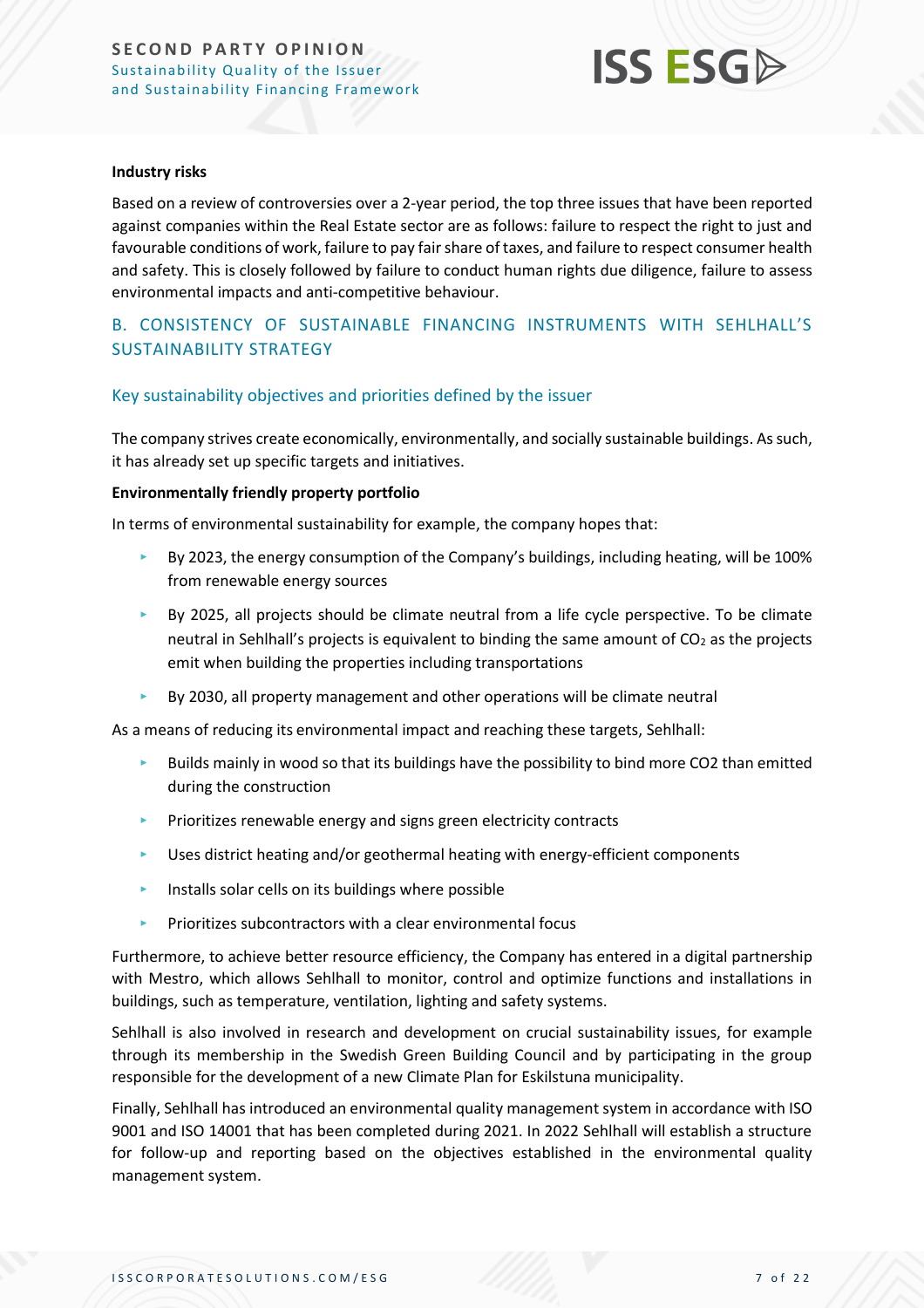## **ISS ESG**

#### **Social sustainability agenda**

In addition to limiting environmental impact, Sehlhall has a clear agenda within social sustainability. As a provider of social infrastructure Sehlhall can create sustainable and high-quality community service buildings that supports organizationsthat focus on social care, work integration and education which enables Sehlhall to fulfil its own objectives in social sustainability.

#### *Rationale for issuance*

Sehlhall has established this Sustainability Financing Framework in order to focus on social and energy efficient buildings, with the goal to enhance the company's abilities to be a positive force with regards to sustainability in the real estate sector.

#### *Contribution of Use of Proceeds categories to sustainability objectives and priorities*

ISS ESG mapped the Use of Proceeds categories financed under this Sustainable Financing Instruments with the sustainability objectives defined by the issuer, and with the key ESG industry challenges as defined in the ISS ESG Corporate Rating methodology for the Real Estate industry. Key ESG industry challenges are key issues that are highly relevant for a respective industry to tackle when it comes to sustainability, e.g. climate change and energy efficiency in the buildings sector. From this mapping, ISS ESG derived a level of contribution to the strategy of each Use of Proceeds categories.

| <b>USE OF PROCEEDS</b><br><b>CATEGORY</b> | <b>SUSTAINABILITY OBJECTIVES</b><br><b>FOR THE ISSUER</b> | <b>KEY ESG INDUSTRY</b><br><b>CHALLENGES</b> | <b>CONTRIBUTION</b>                     |
|-------------------------------------------|-----------------------------------------------------------|----------------------------------------------|-----------------------------------------|
| Green & energy<br>efficient buildings     |                                                           |                                              | Contribution to a<br>material objective |
| <b>Energy efficiency</b>                  |                                                           |                                              | Contribution to a<br>material objective |
| <b>Access to essential</b><br>services    |                                                           |                                              | Contribution to a<br>material objective |

**Opinion:** *ISS ESG finds that the Use of Proceeds financed through this bond are consistent with the issuer's sustainability strategy and material ESG topics for the issuer's industry. The rationale for issuing Green and Social Bonds and Loans is described by the issuer.*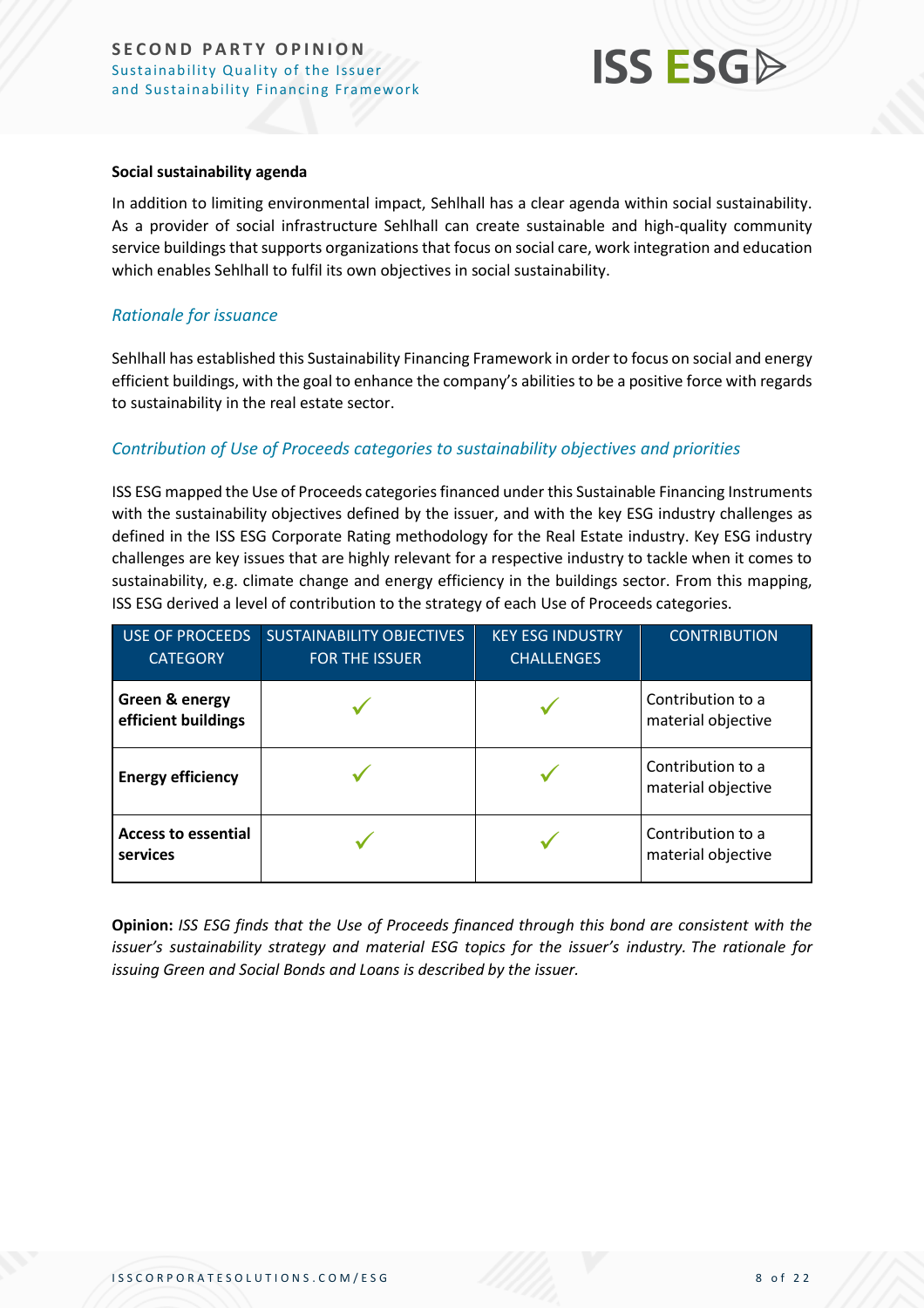

### <span id="page-8-0"></span>**PART II: ALIGNMENT WITH SUSTAINABILITY BOND GUIDELINES, GREEN AND SOCIAL BOND PRINCIPLES, AND GREEN AND SOCIAL LOAN PRINCIPLES**

**1. Use of Proceeds**

#### **FROM ISSUER'S FRAMEWORK**

An amount equivalent to the net proceeds from Sehlhall's Sustainable Financing Instruments shall be used to finance or re-finance, Eligible Assets providing distinct environmental benefits ("Green Eligible Assets") and/or social benefits ("Social Eligible Assets"). The Company will continuously exercise its professional judgement, discretion and sustainability expertise when identifying the eligible Assets.

| <b>ELIGIBLE GREEN PROJECTS</b><br><b>CATEGORIES</b> | <b>ELIGIBILITY CRITERIA</b>                                                                                                                                                                                                                                                                                                                                                                                                                                                                                                                                                                                                                                                                                                                                                                                                                                                                                                                                           |  |
|-----------------------------------------------------|-----------------------------------------------------------------------------------------------------------------------------------------------------------------------------------------------------------------------------------------------------------------------------------------------------------------------------------------------------------------------------------------------------------------------------------------------------------------------------------------------------------------------------------------------------------------------------------------------------------------------------------------------------------------------------------------------------------------------------------------------------------------------------------------------------------------------------------------------------------------------------------------------------------------------------------------------------------------------|--|
| Green & energy efficient buildings                  | Category 1- New buildings & major renovations<br>New buildings that either have or with the objective to<br>i.<br>receive minimum certification of Miljöbyggnad Silver,<br>Miljöbyggnad iDrift Silver, Nordic Swan Ecolabel, LEED Gold or<br>an equivalent level from a certification scheme or<br>New buildings with an energy consumption at least 20%<br>ii.<br>below the applicable national building regulation or<br>New buildings with an energy performance certificate (EPC)<br>iii.<br>of class A or B or<br>iv. Major renovations resulting in a reduced energy consumption<br>by at least 30% or<br>Prefabricated wooden buildings using locally grown Swedish<br>ν.<br>wood as an input material<br>Category II- Existing buildings<br>Buildings fulfilling requirements under i. in Category I or<br>i.<br>Buildings with an energy performance certificate (EPC) of<br>ii.<br>class A or B, or if within the top 15% of the national building<br>stock |  |
| <b>Energy efficiency</b>                            | Energy retrofits such as:<br>installation of solar panels, heating pumps, improvements in<br>ventilation systems, extension of district heating and cooling<br>systems, improvements, and implementation of control systems,<br>as well as activities enabling renewable energy.                                                                                                                                                                                                                                                                                                                                                                                                                                                                                                                                                                                                                                                                                      |  |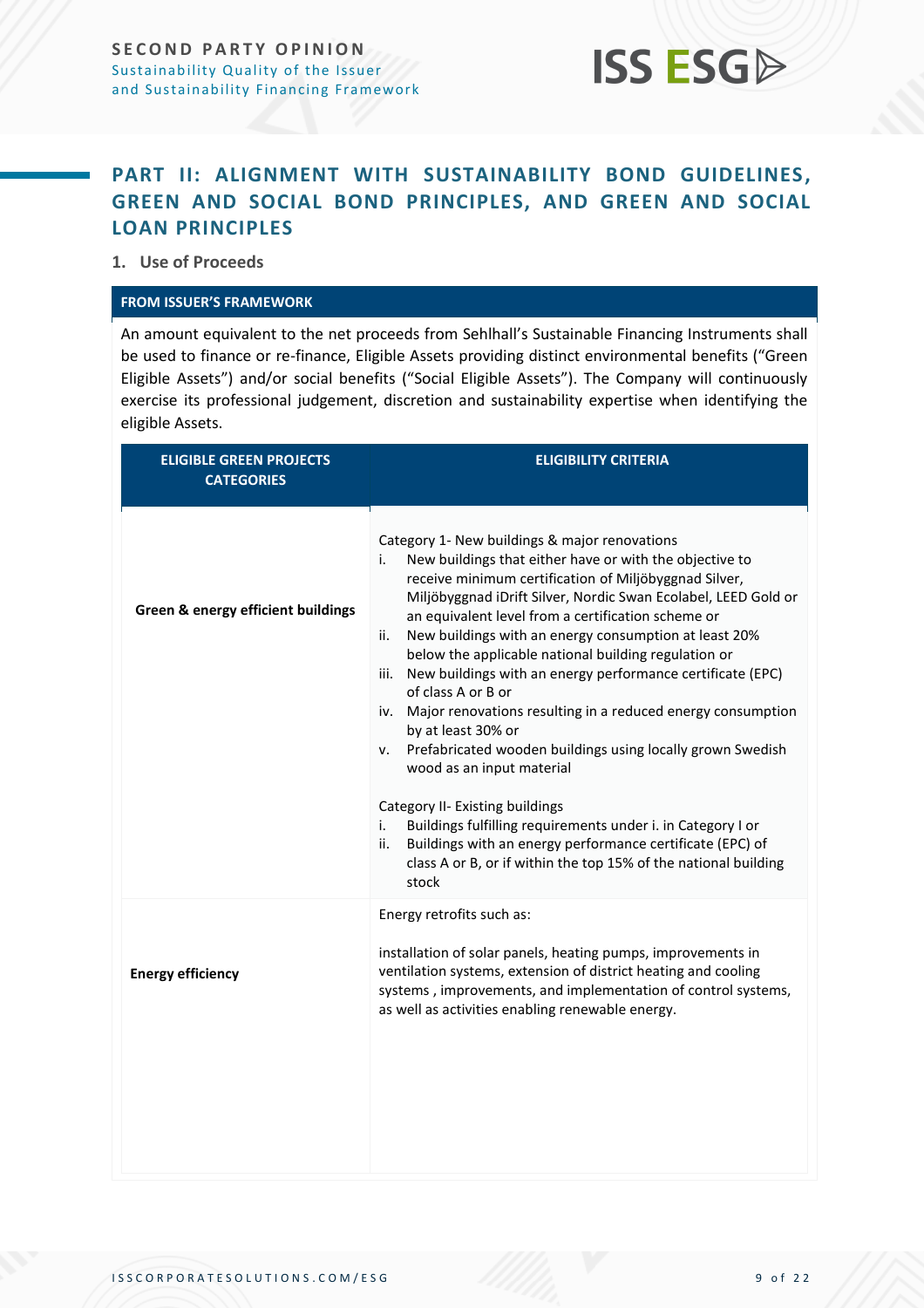

| <b>ELIGIBLE SOCIAL PROJECTS</b><br><b>CATEGORIES</b> | <b>ELIGIBILITY CRITERIA</b>                                                                                                                                                                                                                                                                                                      |
|------------------------------------------------------|----------------------------------------------------------------------------------------------------------------------------------------------------------------------------------------------------------------------------------------------------------------------------------------------------------------------------------|
| <b>Access to essential services</b>                  | Community service buildings (new buildings, major renovations &<br>existing buildings) such as:<br>Nursing homes<br>İ.<br>Target population: Dependent elderly people<br>ii.<br>Group housing (Sw. LSS-boenden)<br>Target population: Individuals with special needs<br>iii.<br>School properties<br>Target population: children |

*Opinion: ISS ESG considers the Use of Proceeds description provided by Sehlhall's Sustainability Financing Framework as aligned with the ICMA Sustainability Bond Guidelines (SBG), Green Bond Principles (GBP), and Social Bond Principles (SBP), and the LMA Green Loan Principles (GLP) and Social Loan Principles (SLP). The issuer defines exclusion criteria for harmful projects categories, in line with best market practice.*

#### **2. Process for Project Evaluation and Selection**

#### **FROM ISSUER'S FRAMEWORK**

The evaluation and selection process for Green Eligible Assets and Social Eligible Assets is a key process in ensuring that the amount equivalent to the net proceeds from Sustainable Financing Instruments is allocated to assets and expenditures which meet the criteria in the Framework. The Company will strive to identify and manage potential ESG risks associated with eligible assets. In addition, Sehlhall aims to be transparent about potentially identified risks and controversies.

The process of evaluating and selecting Green Eligible Assets and Social Eligible Assets as well as the equivalent to the net proceeds comprise of the following steps:

i. Green Eligible Assets and Social Eligible Assets are screened to ensure compliance with sustainability criteria of the Framework and relevant policies and guidelines

ii. The selection of Green Eligible Assets and Social Eligible Assets is managed by a dedicated group, the Sustainability Finance Committee ("SFC"). Members of the GFC consist of CEO, CFO and Construction manager.

Sehlhall will assure that the sustainability expertise always relies within the SFC. All decisions are made in consensus, and this applies to the selection process of Green Eligible Assets and Social Eligible Assets as well. A list of Green

Eligible Assets and Social Eligible Assets is kept by the Finance department who is also responsible for keeping it up to date.

*Opinion: ISS ESG considers the Process for Project Evaluation and Selection description provided by Sehlhall's Sustainability Financing Framework as aligned with the ICMA Sustainability Bond Guidelines (SBG), Green Bond Principles (GBP), and Social Bond Principles (SBP), and the LMA Green Loan*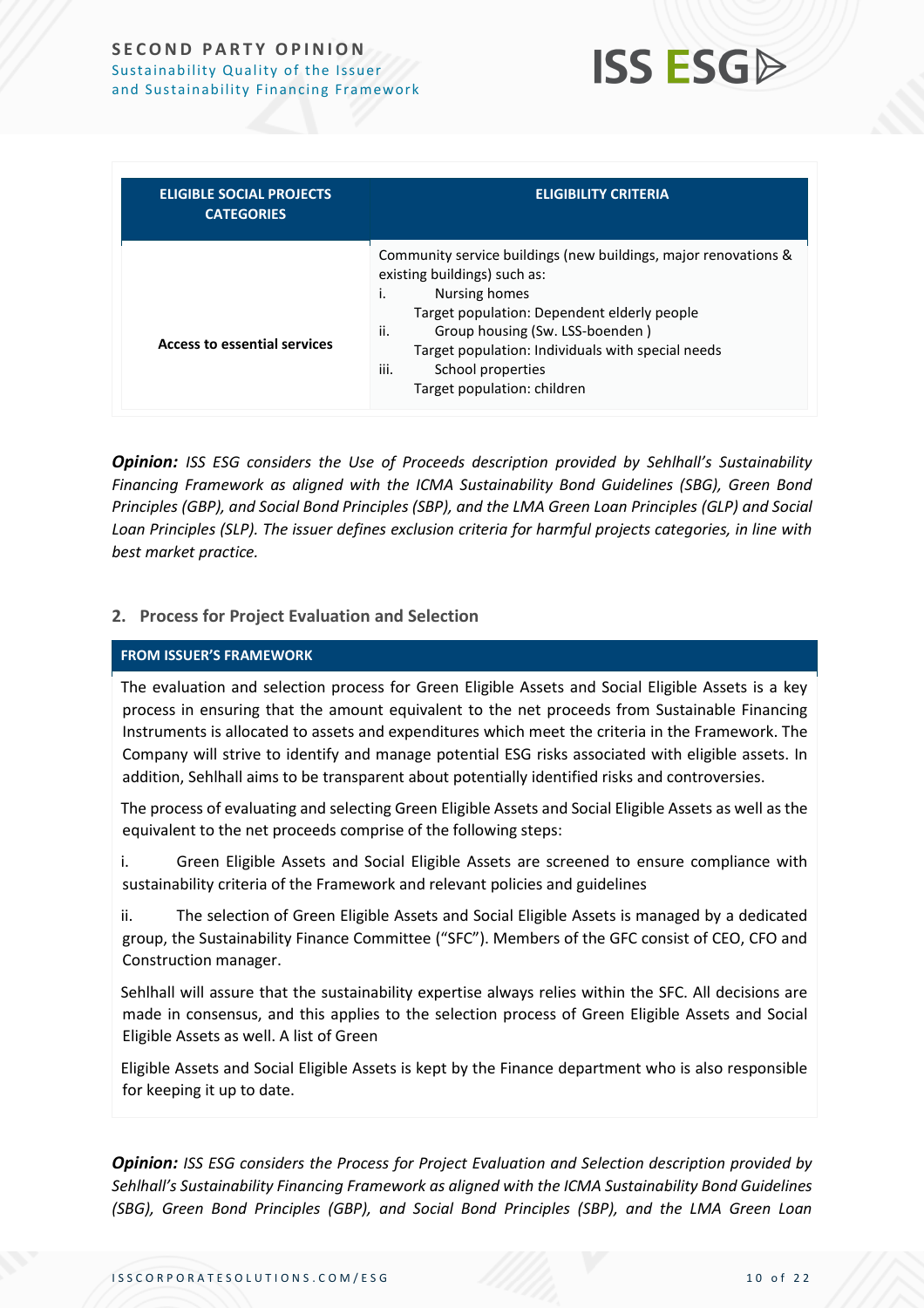

*Principles (GLP) and Social Loan Principles (SLP). The issuer clearly defines responsibilities in the process*  for project evaluation and selection and is transparent about it, which is in line with best market *practice.*

#### **3. Management of Proceeds**

#### **FROM ISSUER'S FRAMEWORK**

Equivalent to the net proceeds from Sehlhall's Sustainable Financing Instruments will be tracked by using a spreadsheet where all issued amounts of Sustainable Financing Instruments will be inserted. The spreadsheet will contain the list of Green Eligible Assets and Social Eligible Assets mentioned in Section 2. Information available in the spreadsheet will in turn serve as basis for regular reporting described in Section 5.

All Sustainable Financing Instruments issued by Sehlhall will be managed on a portfolio level. This means that a Sustainable Financing Instrument will not be linked directly to one (or more) predetermined Green Eligible Assets and/or Social Eligible Assets. The Company will keep track and ensure there are satisfactory amount of Green Eligible Assets in the portfolio. Assets can, whenever needed, be removed, or added to/from the Green Eligible Assets' and Social Eligible Assets' portfolio.

Any unallocated proceeds will be temporary held by Sehlhall and placed on the Company's ordinary bank account.

*Opinion: ISS ESG finds that Management of Proceeds proposed by Sehlhall's Sustainability Financing Framework as aligned with the ICMA Sustainability Bond Guidelines (SBG), Green Bond Principles (GBP), and Social Bond Principles (SBP), and the LMA Green Loan Principles (GLP) and Social Loan Principles (SLP). The Issuer is transparent with regards to temporarily unallocated proceeds.* 

#### **4. Reporting**

#### **FROM ISSUER'S FRAMEWORK**

To be fully transparent towards investors and other stakeholders, Sehlhall commits to regular reporting until no Sustainable Financing Instruments are outstanding. If there are no changes in the underlying eligible assets, the Company commits to reporting once per Sustainable Financing Instrument that is being issued. Information on the use of proceeds will be renewed annually until full allocation, and on a timely basis in case of material developments. For any bilateral bank financing such as green loans and green revolving credit facilities etc., the Company may choose to only report to the relevant banks. The report will be published on the Company's website; www.sehlhall.se on an annual basis and will cover some of the following areas:

#### **Allocation of proceeds reporting**

- ‣ Total amount of Sustainable Financing Instruments issued
- $\blacktriangleright$  Share of proceeds used for financing/re-financing and share of proceeds used for categories described in Section 2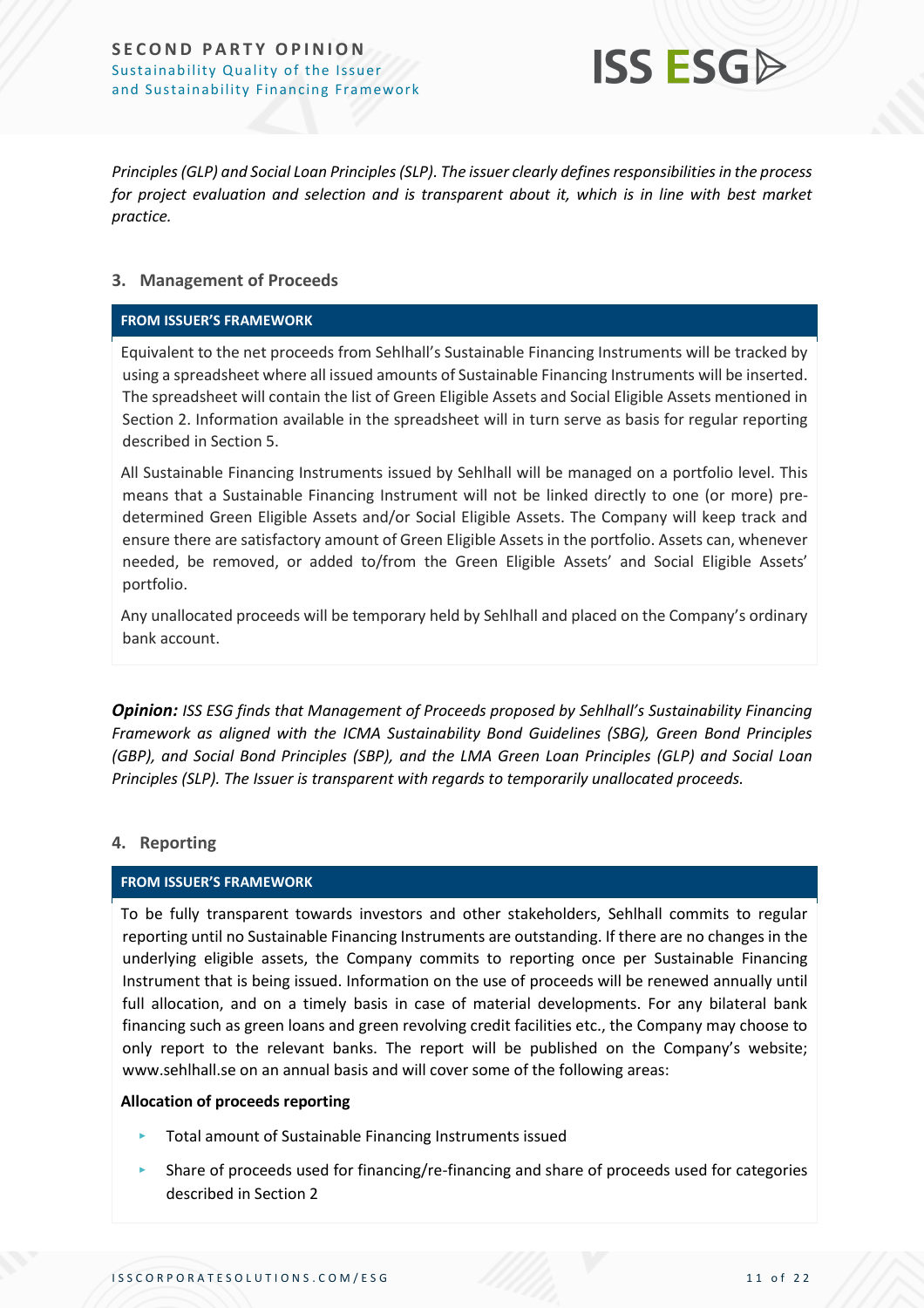#### **SECOND PARTY OPINION** Sustainability Quality of the Issuer and Sustainability Financing Framework



- $\blacktriangleright$  Share of unallocated proceeds (if any)
- $\blacktriangleright$  List of buildings financed with Sustainable Financing if not of confidential nature

#### **Impact reporting**

Sehlhall intends to report on quantitative impact indicators where relevant data is available for the below two main categories:

| <b>GREEN ELIGIBLE ASSETS</b>        | <b>IMPACT INDICATOR</b>                                                                                                                                                                                                                                                  |
|-------------------------------------|--------------------------------------------------------------------------------------------------------------------------------------------------------------------------------------------------------------------------------------------------------------------------|
| Green & energy efficient buildings  | Energy consumption in (MWh and/or $kWh/m^2$ )<br>▶<br>Estimated annual greenhouse gas emissions reduced or<br>▶<br>avoided $(tCO2e)$<br>Energy performance certificate class, if any<br>Type of certification including level, if any (e.g.<br>Miljöbyggnad Silver etc.) |
| <b>Energy efficiency</b>            | Amount of energy saved per m2<br>Estimated annual greenhouse gas emissions reduced or<br>▶<br>avoided (tCO2e)                                                                                                                                                            |
| <b>SOCIAL ELIGIBLE ASSETS</b>       | <b>IMPACT INDICATOR</b>                                                                                                                                                                                                                                                  |
| <b>Access to essential services</b> | Total number of community service buildings and/or<br>number of benefitted people<br>Other qualitative parameters illustrating that the Fund<br>Þ.<br>provides functional, safe and healthy premises in society                                                          |

*Opinion: ISS ESG finds that the reporting proposed by Sehlhall's Sustainability Financing Framework as aligned with the ICMA Sustainability Bond Guidelines (SBG), Green Bond Principles (GBP), and Social Bond Principles (SBP), and the LMA Green Loan Principles (GLP) and Social Loan Principles (SLP). In line with best market practices, the issuer is transparent on the frequency, duration and information reported in the impact report. Furthermore, the location and link of the allocation and impact reports are provided.*

#### **External review**

#### **FROM ISSUER'S FRAMEWORK**

#### **External review**

Allocation of proceeds reporting will be subject to an annual review by an external part/verifier. The verification report provided by the external part will be published on Sehlhall's website (**[www.sehlhall.se](http://www.sehlhall.se/)**).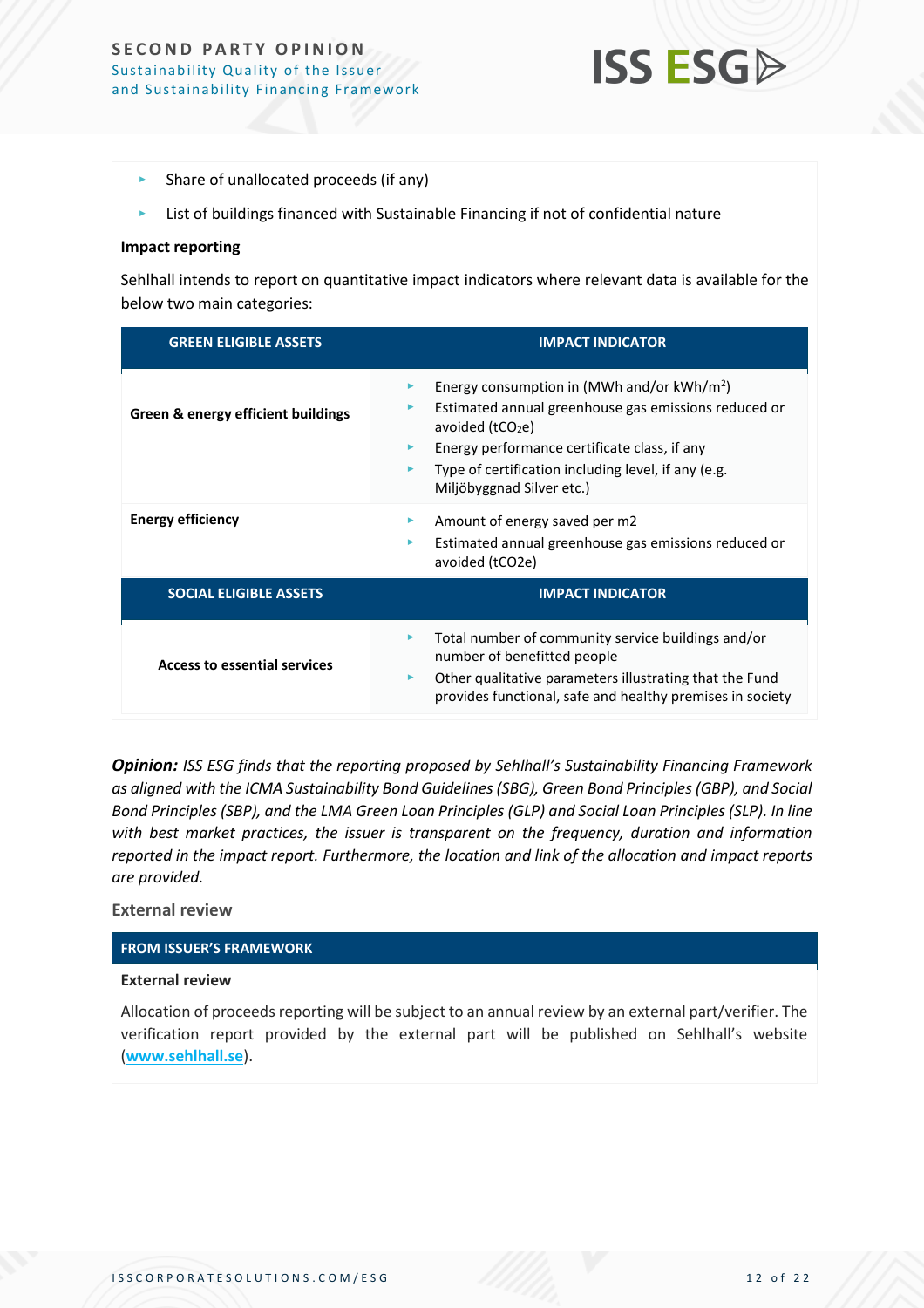### <span id="page-12-0"></span>**PART III: SUSTAINABILITY QUALITY OF THE ISSUANCE**

#### <span id="page-12-1"></span>A. CONTRIBUTION OF THE SUSTAINABLE FINANCING INSTRUMENTS TO THE UN SDGs

Based on the assessment of the sustainability quality of the Sustainable Financing Instruments Selection criteria and using a proprietary methodology, ISS ESG assessed the contribution of the Sehlhall's Sustainable Financing Instruments to the Sustainable Development Goals defined by the United Nations (UN SDGs).

This assessment is displayed on 5-point scale (see Annex 2 for methodology):

| Significant        | <b>Limited</b>     | No         | Limited             | <b>Significant</b>  |
|--------------------|--------------------|------------|---------------------|---------------------|
| <b>Obstruction</b> | <b>Obstruction</b> | Net Impact | <b>Contribution</b> | <b>Contribution</b> |

Each of the Sustainable Financing Instruments' Use of Proceeds categories has been assessed for its contribution to, or obstruction of, the SDGs:

| <b>USE OF PROCEEDS</b>                                                                                                                                                                                                                                      | <b>CONTRIBUTION OR</b><br><b>OBSTRUCTION</b> | <b>SUSTAINABLE DEVELOPMENT</b><br><b>GOALS</b> |
|-------------------------------------------------------------------------------------------------------------------------------------------------------------------------------------------------------------------------------------------------------------|----------------------------------------------|------------------------------------------------|
| <b>Green and energy efficient</b><br>buildings                                                                                                                                                                                                              |                                              |                                                |
| New and existing buildings that<br>either have or with the objective to<br>receive minimum certification of<br>Miljöbyggnad Silver, Miljöbyggnad<br>iDrift Silver, Nordic Swan Ecolabel,<br>LEED Gold or an equivalent level<br>from a certification scheme | <b>Significant contribution</b>              | SUSTAINABLE CITIES                             |
| <b>Green and energy efficient</b><br>buildings                                                                                                                                                                                                              |                                              |                                                |
| New and existing buildings with an<br>energy consumption at least 20%<br>below the applicable national<br>building regulation;                                                                                                                              | Limited Contribution <sup>2</sup>            |                                                |
| With an energy performance<br>certificate (EPC) of class A or B;                                                                                                                                                                                            |                                              |                                                |
| Buildings within the top 15% of the<br>national building stock                                                                                                                                                                                              |                                              |                                                |

<sup>2</sup> This assessment differs from the ISS ESG SDG Solutions Assessment (SDGA) proprietary methodology designed to assess the impact of an issuer's product and service portfolio on the SDGs.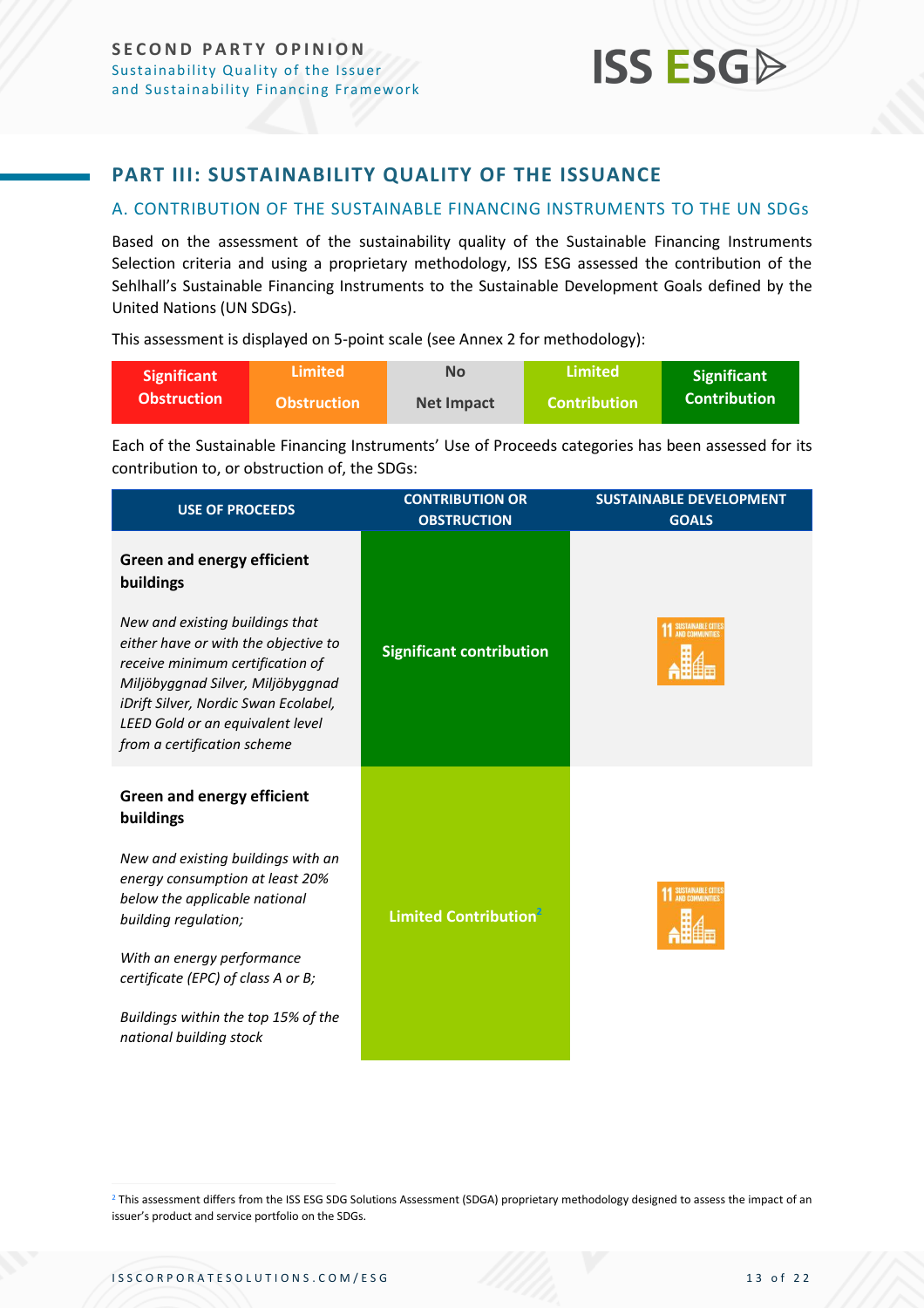#### **SECOND PARTY OPINION** Sustainability Quality of the Issuer and Sustainability Financing Framework

## **ISS ESGA**

| <b>Green and energy efficient</b><br>buildings                                                                                                                                   | Significant Contribution <sup>3</sup>    | 13 GLIMATE                                   |
|----------------------------------------------------------------------------------------------------------------------------------------------------------------------------------|------------------------------------------|----------------------------------------------|
| Major renovations resulting in a<br>reduced energy consumption by at<br>least 30%                                                                                                | <b>Limited Contribution</b> <sup>3</sup> | <b>CLEAN ENERGY</b>                          |
| <b>Green and energy efficient</b><br>buildings                                                                                                                                   |                                          |                                              |
| Prefabricated wooden buildings<br>using locally grown Swedish wood<br>as an input material, when sourced<br>from certified sustainable forests<br>(FSC/PEFC certified products). | <b>Limited Contribution</b> <sup>3</sup> | 15 UFE                                       |
| <b>Green and energy efficient</b><br>buildings                                                                                                                                   |                                          |                                              |
| Prefabricated wooden buildings<br>using locally grown Swedish wood<br>as an input material, when sourced<br>from uncertified forests.                                            | <b>No</b><br><b>Net Impact</b>           |                                              |
| <b>Energy Efficiency</b>                                                                                                                                                         |                                          |                                              |
| Energy retrofits such as installation<br>of solar panels, heating pumps, and<br>activities enabling renewable<br>energy                                                          | <b>Limited Contribution</b> <sup>3</sup> | <b>AFFORDABLE AND</b><br>13 GLIMATE          |
| <b>Energy Efficiency</b>                                                                                                                                                         |                                          | AFFORDABLE AND<br>CLEAN ENERGY<br>13 GLIMATE |
| District heating and cooling<br>systems                                                                                                                                          | <b>Limited Contribution</b> <sup>3</sup> |                                              |
| <b>Energy Efficiency</b>                                                                                                                                                         |                                          |                                              |
| Extensions or improvements in<br>ventilation systems, and<br>implementation of control systems                                                                                   | <b>No</b><br><b>Net Impact</b>           |                                              |
| <b>Access to essential services</b><br><b>Nursing homes</b>                                                                                                                      | <b>Limited Contribution</b>              | 3 GOOD HEALTH                                |
| <b>Access to essential services</b><br>Group housing for individuals with<br>special needs ("LSS-boenden")                                                                       | <b>Significant Contribution</b>          | <b>10</b> REDUCED                            |

<sup>3</sup> This assessment differs from the ISS ESG SDG Solutions Assessment (SDGA) proprietary methodology designed to assess the impact of an issuer's product and service portfolio on the SDGs. This is due to the fact that the issuer has based its selection criteria on the technical screening criteria for a substantial contribution to Climate Change Mitigation of the EU Taxonomy Delegated Act (June 2021) and to account for differing national building legislation more accurately.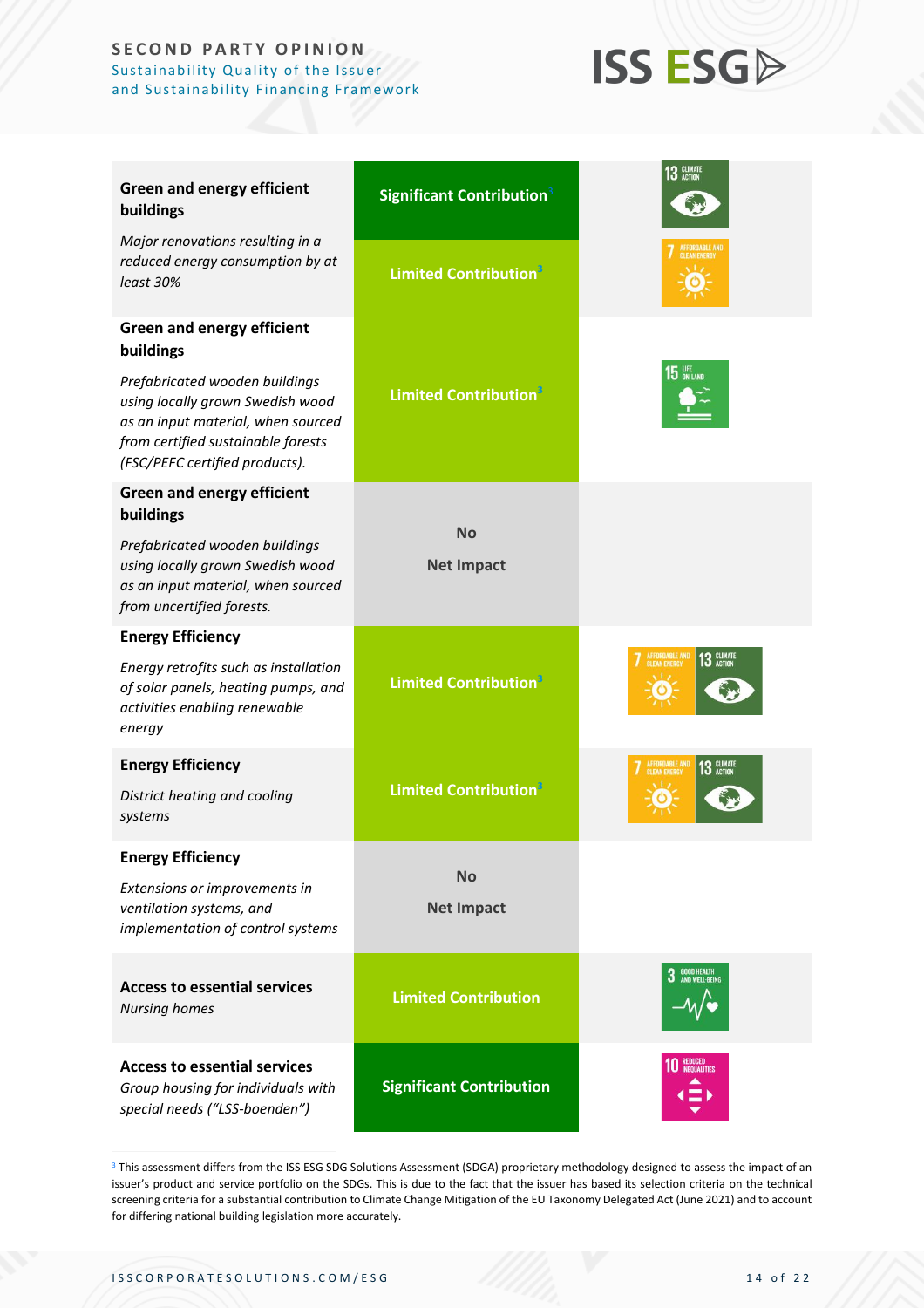#### **SECOND PARTY OPINION** Sustainability Quality of the Issuer and Sustainability Financing Framework



**Access to essential services** *School properties for children*

**Limited contribution**

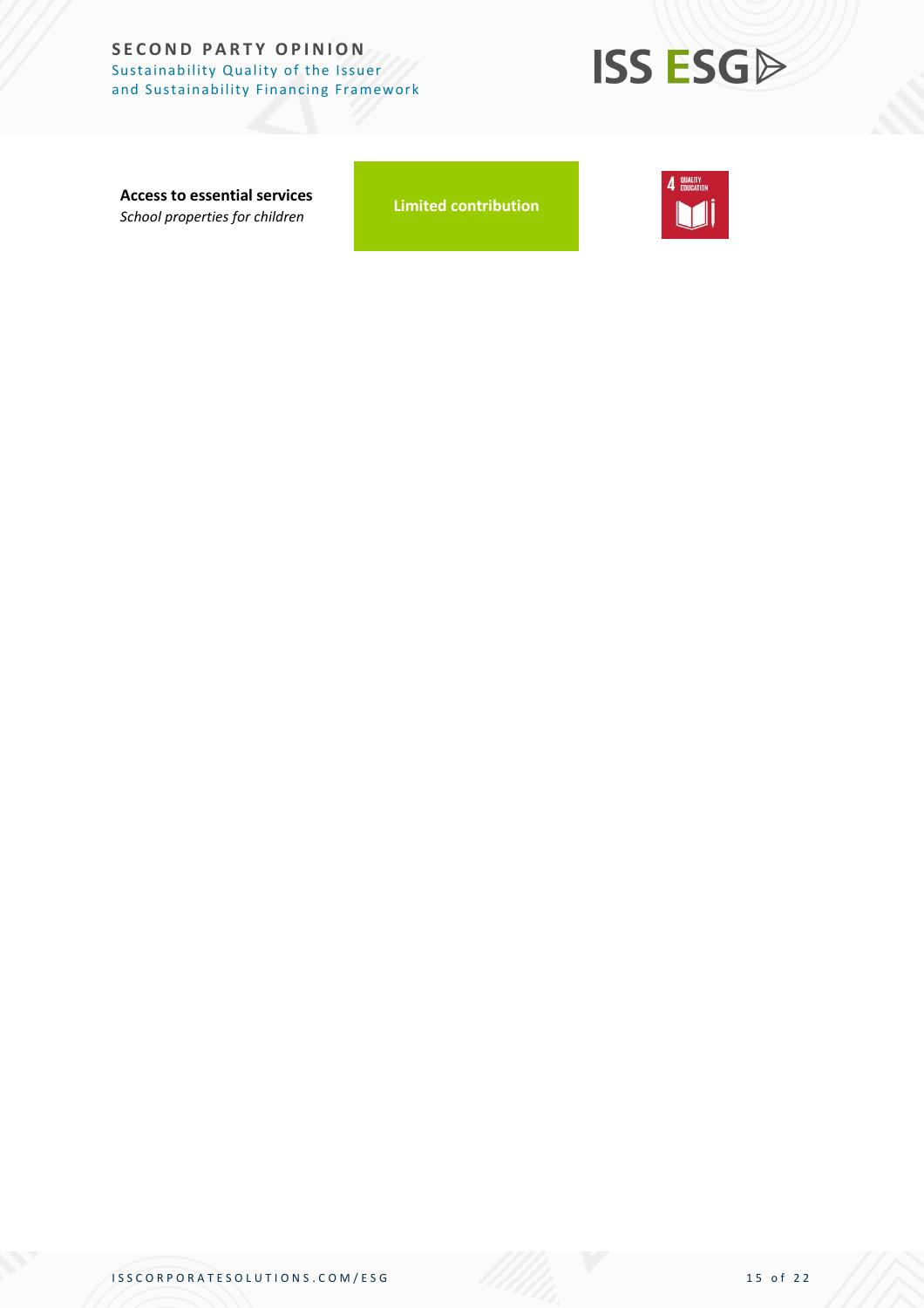

#### <span id="page-15-0"></span>B. MANAGEMENT OF ENVIRONMENTAL AND SOCIAL RISKS ASSOCIATED WITH THE SELECTION CRITERIA

**Key performance indicators (KPIs) covering both Green and Social**

The table below presents the findings of an ISS ESG assessment of the Selection Criteria against ISS ESG KPIs.

#### **A S S E S S M E N T A G A I N S T I S S E S G K P I**

#### **Green KPIs**

**Site selection and biodiversity**

✓

According to Sweden's Plan- och bygglagen (Planning and construction law), responsible site selection is regulated by regional plans depending on the building location.



All buildings financed will be located within a maximum of 250 meters from public transport, in accordance with Planning and construction law ("Plan- och bygglagen" in Swedish) which regulates this through regional plans depending on the building location.

#### **Construction standards**

 $\circ$ 

The issuer implemented a Code of Conduct for suppliers, which is part of Sehlhall's guidelines for sustainable real estate operations. Regarding wood used construction material, Sehlhall aims to source certified wood. However, no information is available on the policies covering other materials.

#### **Water use minimization in buildings**

 $\circ$ 

✓

✓

The issuer states that buildings are designed to ensure high water quality and comply with public health requirements in accordance with Swedish regulation. Water minimization measures are criteria for buildings that are to obtain environmental certifications, such as Miljöbyggnad Silver and Nordic Swan Ecolabel. However, no general policy is in place on water reduction measures.

#### **Dialogue with local communities**

According to Plan- och bygglagen (Swedish Planning and construction law), when processing an application for permission or prior notice, the building committee must in certain cases inform neighbours and others and give them an opportunity to comment.

#### **Environmental aspects of solar panels**

Sweden has implemented the WEEE EU Directive (2012), which lays out the EU rules on treating waste electrical and electronic equipment. The issuer is committed to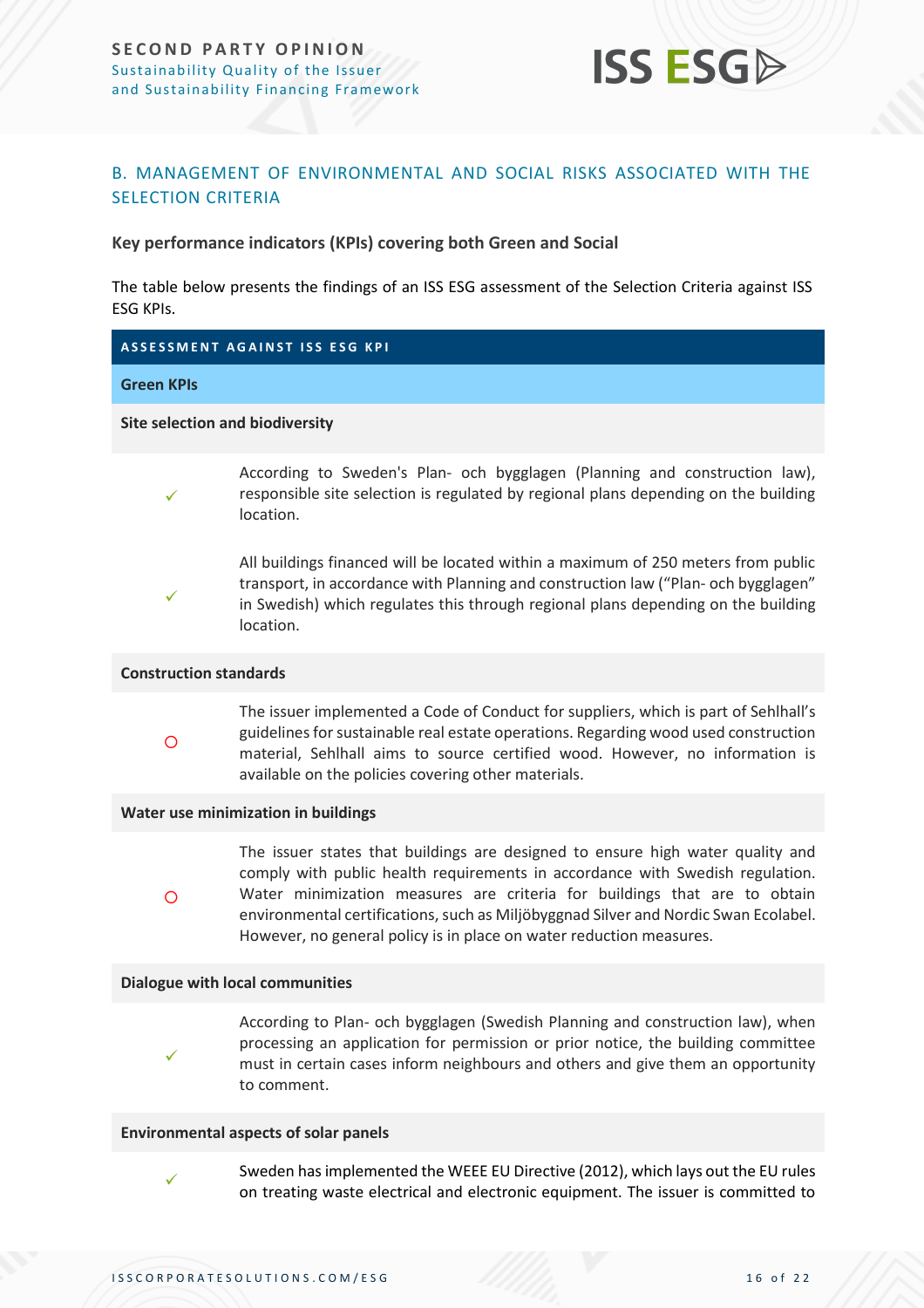

ensure that solar modules are certified and compliant with this directive and national law.

#### **Energy efficiency**

✓

- According to Swedish law, energy efficiency standards apply to all new buildings (at least EPC label C).
- $\circ$

On energy efficiency improvements that will reach or exceed 20%, the issuer has not defined a policy. However, it is noted that Sehlhall's activities may include major renovations with a high reduction of energy performance or smaller individual measures (such as installation of renewable energy technology) and for buildings with certification schemes (such as Miljöbyggnad Silver) the energy efficiency will be at least 20% below national building regulations.

#### **Waste reduction and disposal**

 $\Omega$ 

While the projects will fall under Swedish waste legislation, the issuer has not defined a policy to reduce waste.

## **Social KPIs Inclusion** ✓ The Swedish Non-Discrimination Act (2008:567) ensures inclusion through freedom of choice with regard to services in health care and social services, with special provisions on care of young people, and describes reasonable costs so that all members of society have access to essential services.

#### **Safety of users**

✓

The issuer follows Swedish Work Environment Authority's and Boverket's regulations concerning, safety, fire safety, hygiene, and protection against noise.

#### **Labor, Health & Safety**

✓

The issuer is subject to Swedish legislation with regards to labor standards, aligning with the ratified ILO conventions and in line with Boverket's byggregler, which includes among others the Occupational Health and Safety Convention and collective bargaining conventions.

#### **Supply Chain Standards**

✓

The issuer abides by the property industry's Code of Conduct for suppliers, which is an industry-wide code for the Swedish property industry. Hence, the issuer will require its contractors that goods and services provided conform to the Ten Principles of the UN Global Compact, which are based on the UN Declaration of Human Rights, the ILO fundamental conventions on human rights at work, the Rio Declaration and the UN Convention against corruption.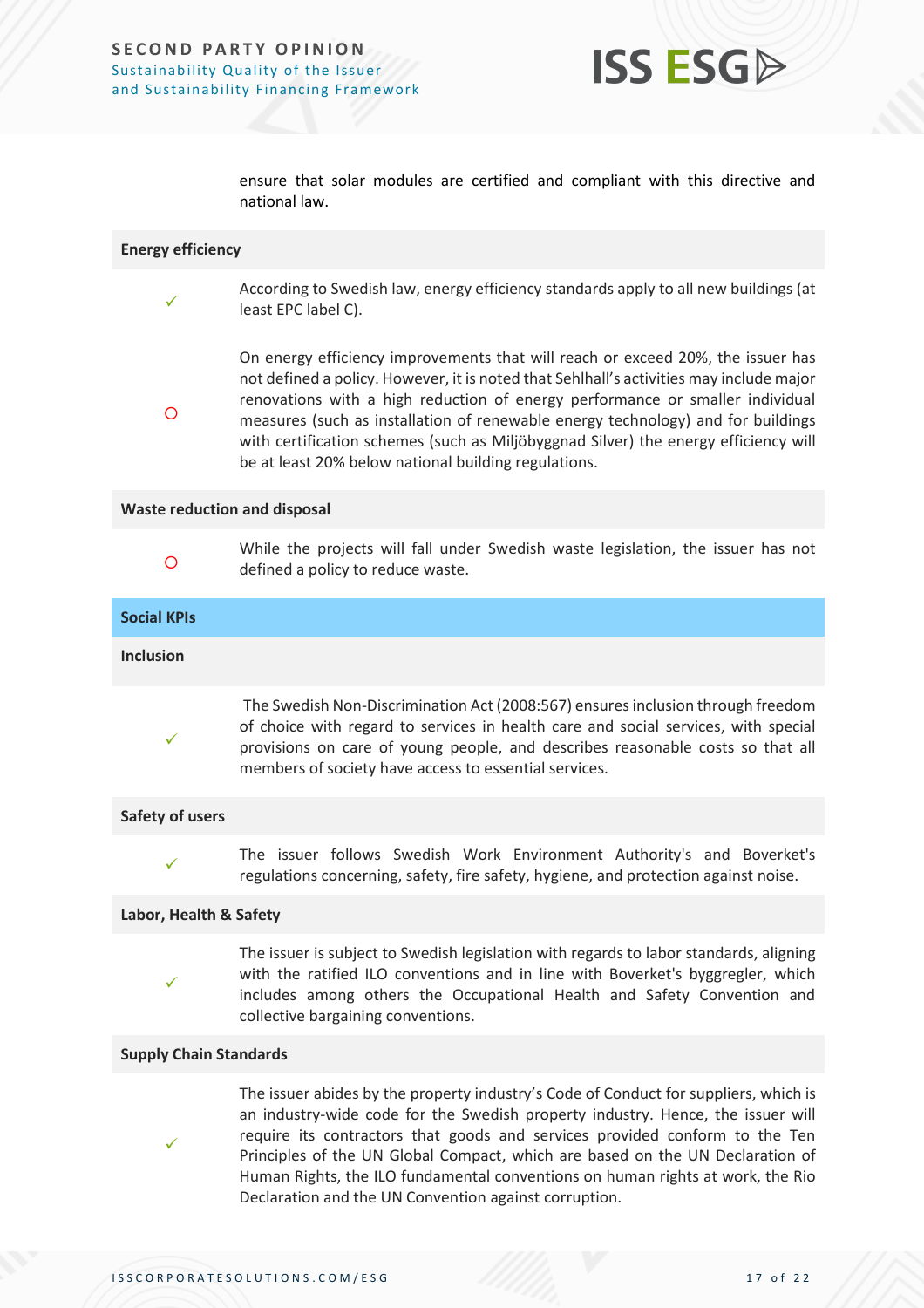#### **SECOND PARTY OPINION** Sustainability Quality of the Issuer and Sustainability Financing Framework



#### **Standards for care and medical facilities**



Before allowing tenants to rent, the issuer evaluates the business and reputation of potential tenants. In addition to the issuer's assessment, the Health and Social Care Inspectorate ("IVO") is responsible for issuing permits for LSS-housing and care homes and for inspection. While the issuer owns the properties, the liability to operate under appropriate licences remains with the tenants.

#### **Facility standards (education)**



Since the issuer will only invest in Sweden, where strong education standards and supervising bodies are in place in line with Swedish regulation.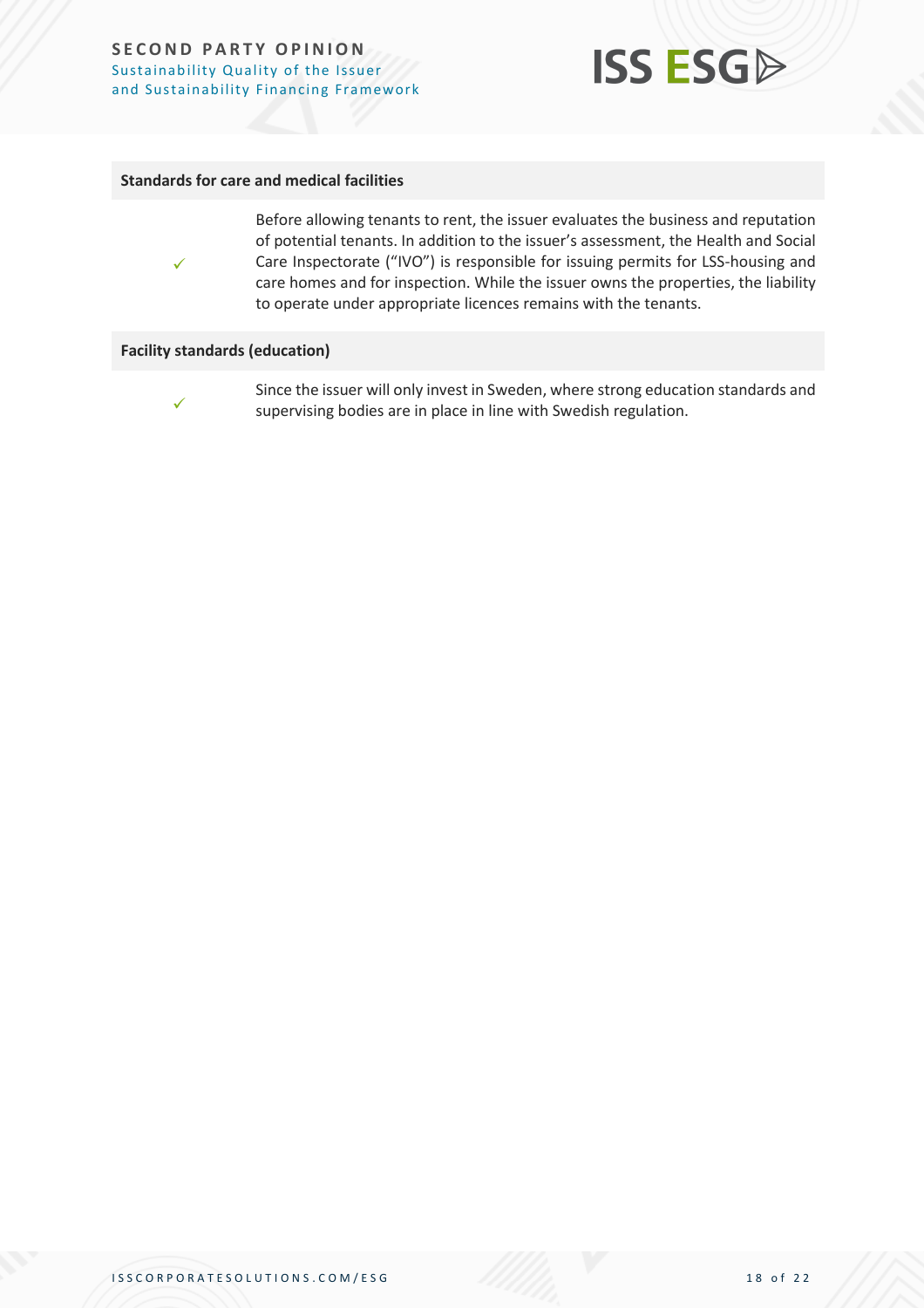

#### DISCLAIMER

- 1. Validity of the SPO: As long as there is no material change to the Framework.
- 2. ISS ESG uses a scientifically based rating concept to analyse and evaluate the environmental and social performance of companies and countries. In doing so, we adhere to standardized procedures to ensure consistent quality of responsibility research worldwide. In addition, we provide Second Party Opinion (SPO) on bonds based on data provided by the issuer.
- 3. We would, however, point out that we do not warrant that the information presented in this SPO is complete, accurate or up to date. Any liability on the part of ISS ESG in connection with the use of these SPO, the information provided in them, and the use thereof shall be excluded.
- 4. All statements of opinion and value judgments given by us do not in any way constitute purchase or investment recommendations. In particular, the SPO is no assessment of the economic profitability and creditworthiness of a bond but refers exclusively to the social and environmental criteria mentioned above.
- 5. We would point out that this SPO, certain images, text, and graphics contained therein, and the layout and company logo of ISS ESG and ISS-ESG are the property of ISS and are protected under copyright and trademark law. Any use of such ISS property shall require the express prior written consent of ISS. Use shall be deemed to refer in particular to the copying or duplication of the SPO wholly or in part, the distribution of the SPO, either free of charge or against payment, or the exploitation of this SPO in any other conceivable manner.

The issuer that is the subject of this report may have purchased self-assessment tools and publications from ISS Corporate Solutions, Inc. ("ICS"), a wholly-owned subsidiary of ISS, or ICS may have provided advisory or analytical services to the issuer. No employee of ICS played a role in the preparation of this report. If you are an ISS institutional client, you may inquire about any issuer's use of products and services from ICS by emailin[g disclosure@issgovernance.com.](mailto:disclosure@issgovernance.com)

This report has not been submitted to, nor received approval from, the United States Securities and Exchange Commission or any other regulatory body. While ISS exercised due care in compiling this report, it makes no warranty, express or implied, regarding the accuracy, completeness or usefulness of this information and assumes no liability with respect to the consequences of relying on this information for investment or other purposes. In particular, the research and scores provided are not intended to constitute an offer, solicitation or advice to buy or sell securities nor are they intended to solicit votes or proxies.

Deutsche Börse AG ("DB") owns an approximate 80% stake in ISS HoldCo Inc., the holding company which wholly owns ISS. The remainder of ISS HoldCo Inc. is held by a combination of Genstar Capital ("Genstar") and ISS management. ISS has formally adopted policies on non-interference and potential conflicts of interest related to DB, Genstar, and the board of directors of ISS HoldCo Inc. These policies are intended to establish appropriate standards and procedures to protect the integrity and independence of the research, recommendations, ratings and other analytical offerings produced by ISS and to safeguard the reputations of ISS and its owners. Further information regarding these policies are available a[t https://www.issgovernance.com/compliance/due-diligence-materials.](https://www.issgovernance.com/compliance/due-diligence-materials)

© 2022 | Institutional Shareholder Services and/or its affiliates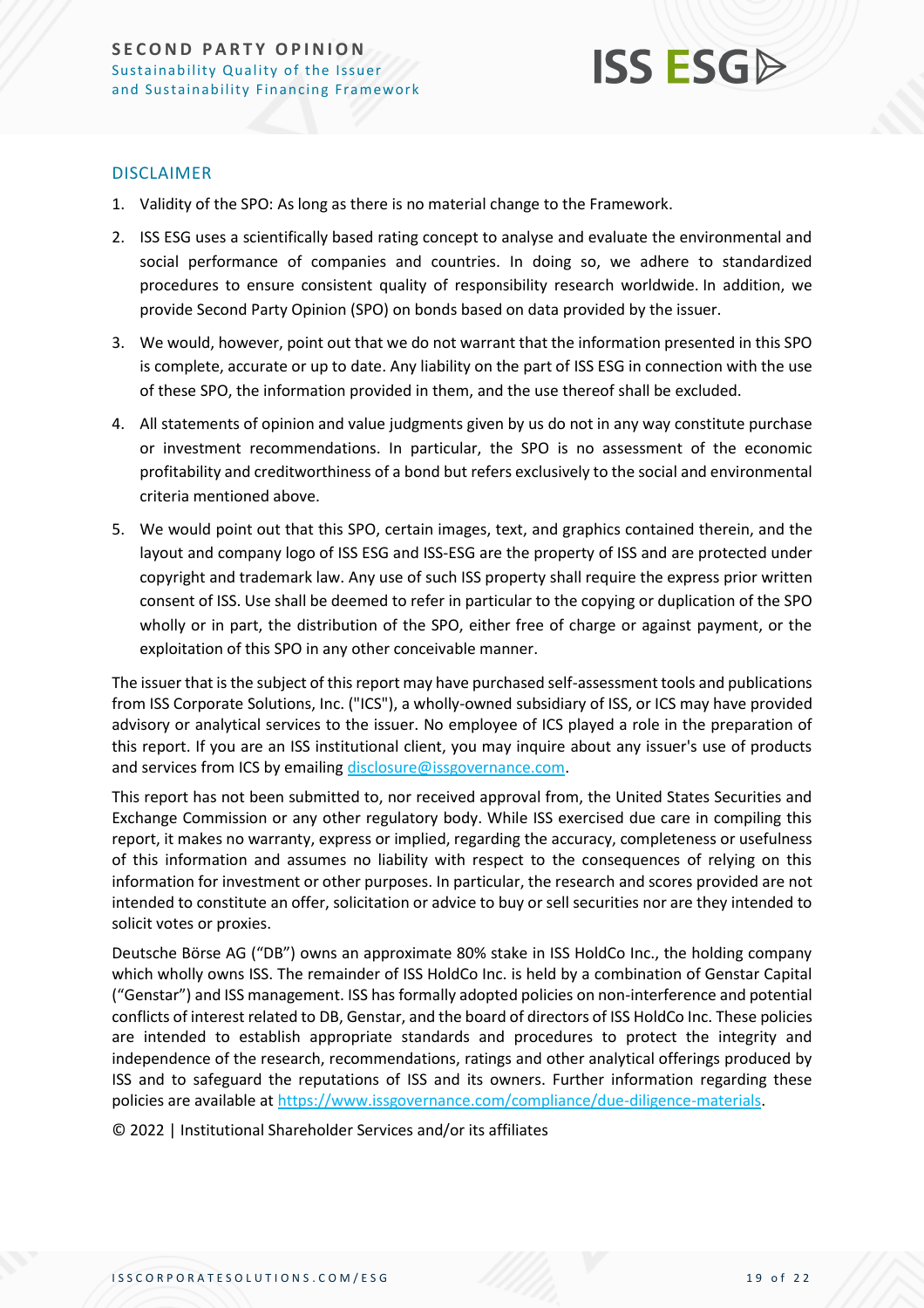## **ISS ESG**

## <span id="page-19-0"></span>ANNEX 1: Methodology

#### ISS ESG GREEN AND SOCIAL KPIS

The ISS ESG Green and Social Bond KPIs serve as a structure for evaluating the sustainability quality – i.e. the social and environmental added value – of the use of proceeds of Sehlhall's Sustainable Financing Instruments.

It comprises firstly the definition of the use of proceeds category offering added social and/or environmental value, and secondly the specific sustainability criteria by means of which this added value and therefore the sustainability performance of the assets can be clearly identified and described.

The sustainability criteria are complemented by specific indicators, which enable quantitative measurement of the sustainability performance of the assets and which can also be used for reporting. If a majority of assets fulfill the requirement of an indicator, this indicator is then assessed positively. Those indicators may be tailor-made to capture the context-specific environmental and social risks.

#### Environmental and social risks assessment methodology

ISS ESG evaluates whether the assets included in the asset pool match the eligible project category and criteria listed in the Green and Social Bond KPIs.

All percentages refer to the amount of assets within one category (e.g. wind power). Additionally, the assessment "no or limited information is available" either indicates that no information was made available to ISS ESG or that the information provided did not fulfil the requirements of the ISS ESG Green and Social Bond KPIs.

The evaluation was carried out using information and documents provided to ISS ESG on a confidential basis by Sehlhall (e.g. Due Diligence Reports). Further, national legislation and standards, depending on the asset location, were drawn on to complement the information provided by the issuer.

#### Assessment of the contribution and association to the SDG

The 17 Sustainable Development Goals (SDGs) were endorsed in September 2015 by the United Nations and provide a benchmark for key opportunities and challenges toward a more sustainable future. Using a proprietary method, ISS ESG identifies the extent to which Sehlhall's Sustainable Financing Instruments contributes to related SDGs.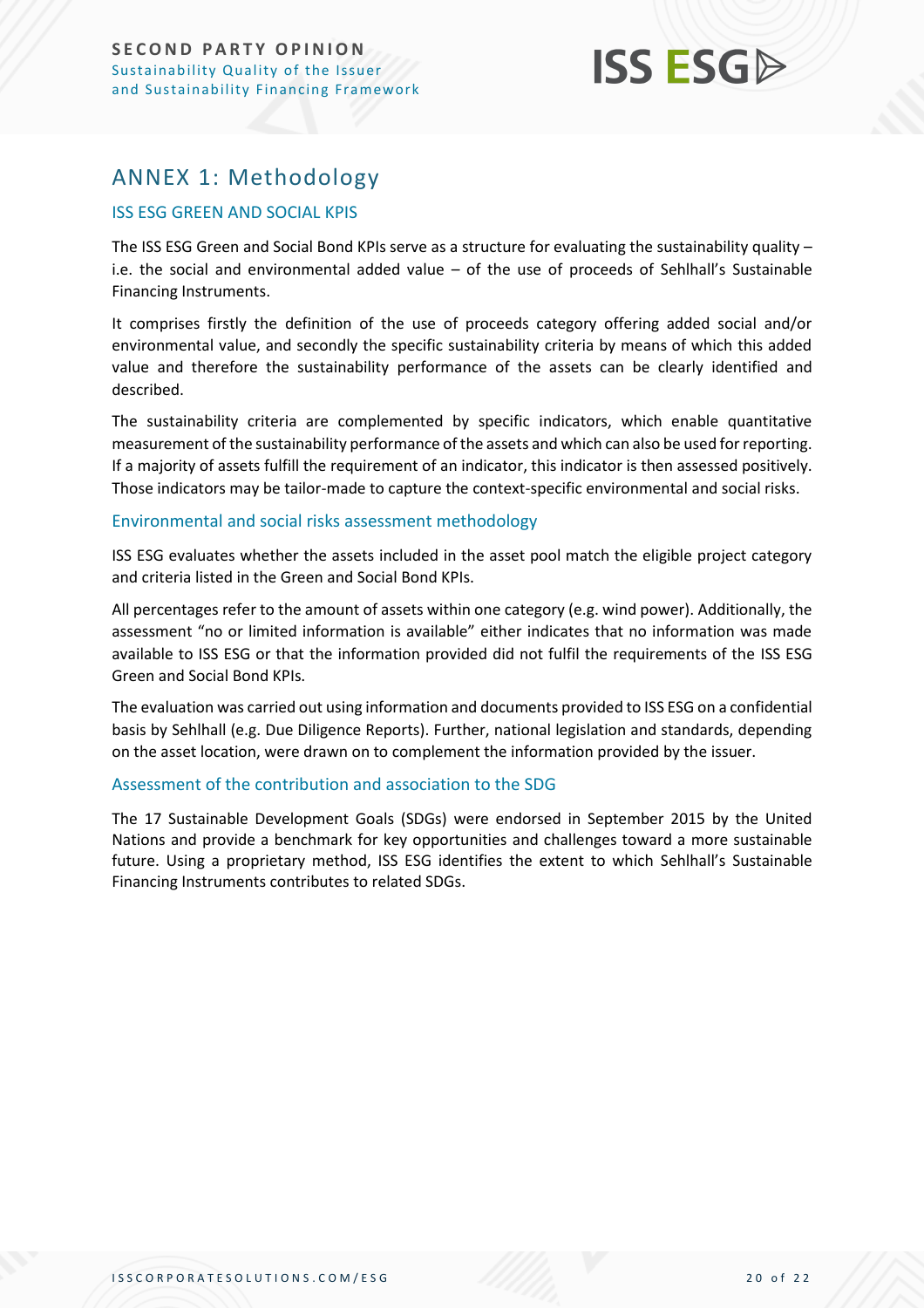

## <span id="page-20-0"></span>ANNEX 2: Quality management processes

#### **SCOPE**

Sehlhall commissioned ISS ESG to compile a Sustainable Financing Instruments SPO. The Second Party Opinion process includes verifying whether the Sustainability Financing Framework aligns with the International Capital Market Association's (ICMA) Sustainability Bond Guidelines (SBG), Green Bond Principles (GBP), and Social Bond Principles (SBP), and the Loan Market Association's (LMA) Green Loan Principles (GLP) and Social Loan Principles (SLP), and to assess the sustainability credentials of its Sustainable Financing Instruments, as well as the issuer's sustainability strategy.

#### **CRITERIA**

Relevant Standards for this Second Party Opinion

- ICMA Sustainability Bond Guidelines (SBG), Green Bond Principles (GBP), and Social Bond Principles (SBP), as of June 2021
- **LMA Green Loan Principles (GLP) and Social Loan Principles (SLP), as of June 2021**
- ISS ESG Key Performance Indicators relevant for Use of Proceeds categories selected by the issuer

#### ISSUER'S RESPONSIBILITY

Sehlhall's responsibility was to provide information and documentation on:

- **Framework**
- Selection criteria

#### ISS ESG's VERIFICATION PROCESS

ISS ESG is one of the world's leading independent environmental, social and governance (ESG) research, analysis and rating houses. The company has been actively involved in the sustainable capital markets for over 25 years. Since 2014, ISS ESG has built up a reputation as a highly-reputed thought leader in the green and social bond market and has become one of the first CBI approved verifiers.

ISS ESG has conducted this independent Second Party Opinion of the Sustainable Financing Instruments to be issued by Sehlhall based on ISS ESG methodology and in line with the ICMA SBG, GBP, SBP and the LMA GLP and GLP.

The engagement with Sehlhall took place in March and April 2022.

#### ISS ESG's BUSINESS PRACTICES

ISS has conducted this verification in strict compliance with the ISS Code of Ethics, which lays out detailed requirements in integrity, transparency, professional competence and due care, professional behaviour and objectivity for the ISS business and team members. It is designed to ensure that the verification is conducted independently and without any conflicts of interest with other parts of the ISS Group.